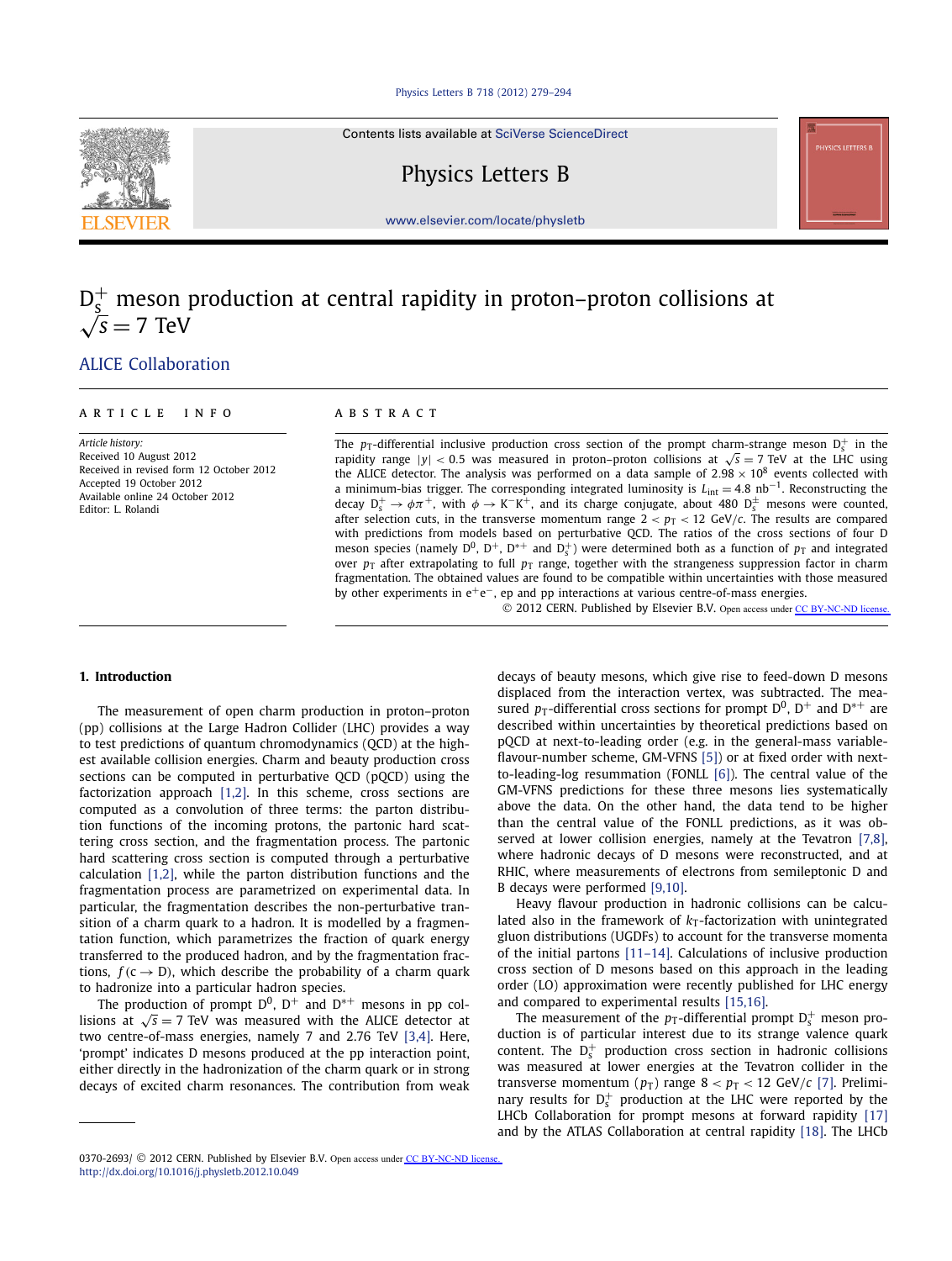<span id="page-1-0"></span>Collaboration also measured the asymmetry between prompt  $\mathsf{D}^+_{\mathsf{S}}$ and D− <sup>s</sup> production in the rapidity region 2 *< y <* 4*.*5 and for transverse momenta  $p_T > 2$  GeV/*c*, observing a small excess of  $D_s^-$  mesons:  $A_P = (σ(D_s^+) - σ(D_s^-))/(σ(D_s^+) + σ(D_s^-)) = (-0.33 \pm 0.000)$  $0.22 \pm 0.10$ <sup>%</sup> [\[19\].](#page-10-0) Such a particle–antiparticle production asymmetry is understood in phenomenological models as due to the effect of the beam remnants on the heavy-quark hadronization, see e.g. [\[20\].](#page-10-0)

Charm production has been measured in ep interactions at the HERA collider by the ZEUS [\[21\]](#page-10-0) and H1 [\[22\]](#page-10-0) Collaborations, as well as in  $e^+e^-$  annihilations, at the  $Z^0$  resonance, by the ALEPH [\[23\],](#page-10-0) DELPHI [\[24\]](#page-10-0) and OPAL [\[25\]](#page-10-0) Collaborations, and at centre-of-mass energies of about 10 GeV by the CLEO [\[26\]](#page-10-0) and ARGUS [\[27\]](#page-10-0) Collaborations.

As far as theoretical models are concerned, a calculation of the  $D_s^+$  production cross section within the FONLL framework is not available, because of the poor knowledge of the parton fragmentation function. The measured data points can be compared with the GM-VFNS prediction that uses meson specific fragmentation functions  $[28]$ , and to the calculation based on  $k<sub>T</sub>$ -factorization at LO [\[15,16\].](#page-10-0)

From the differential production cross section of prompt  $D^0$ ,  $D^{+}$ ,  $D^{*+}$  and  $D_s^{+}$  mesons, the relative production yields of the D meson species can be studied as a function of transverse momentum. A  $p_T$  dependence is expected for these ratios, due to differences in the fragmentation function of the charm quark in the four considered meson species, and because of the different contributions from decays of higher excited states. In this sense, the measurement of the ratios between the D meson species can provide information on the fragmentation functions that can be used in the pQCD models based on the factorization approach. The suppression of strange meson production in the charm fragmentation is quantified by the strangeness suppression factor,  $\gamma_s$ , which is computed from the measured  $D^0$ ,  $D^+$  and  $D_s^+$  cross sections extrapolated to full  $p_T$  range, as defined in Section [6.](#page-6-0) The values measured at the LHC can be compared with those measured for different energies and different colliding systems [\[29\].](#page-10-0)

Furthermore, the measurement of  $D_s^+$  in pp collisions provides a reference for the studies of charm production in heavyion collisions. According to QCD calculations on the lattice, under the conditions of high energy-density and temperature that are reached in these collisions, the confinement of quarks and gluons into hadrons vanishes and a transition to a Quark–Gluon Plasma (QGP) occurs [\[30\].](#page-10-0) Charm hadrons are a powerful tool to study the properties of the QCD medium created in these collisions [\[31–33\].](#page-10-0) In particular, the  $D_s^+$  meson is sensitive to strangeness production in heavy-ion collisions. Strange quarks are abundant in the QGP, resulting in an enhanced production of strange particles with respect to pp collisions [\[34–37\].](#page-10-0) Hence, at low momentum, the relative yield of  $D_s^+$  mesons with respect to non-strange charm mesons (such as  $D^0$  and  $D^+$ ) is predicted to be enhanced in nucleus–nucleus collisions [\[38–40\],](#page-11-0) if the dominant mechanism for D meson formation at low/intermediate momenta is in-medium hadronization of charm quarks via coalescence with strange quarks [\[41–43\].](#page-11-0)

In this Letter, we report on the measurement of  $D_s^+$  production cross section in pp collisions at  $\sqrt{s} = 7$  TeV with the ALICE detector at the LHC.  $D_{\rm s}^+$  mesons were reconstructed through their hadronic decay channel  $D_s^+ \to \phi \pi^+$  with a subsequent decay  $\phi \to$  $K-K^+$ . The  $p_T$ -differential cross section is measured over a range of transverse momentum extending from 2 GeV*/c* up to 12 GeV*/c* at central rapidity, |*y*| *<* 0*.*5. In Section 2, the detector layout and the data sample are described. This is followed, in Section [3,](#page-2-0) by the description of the  $D_s^+$  meson reconstruction strategy, the selection cuts, and the raw yield extraction from the invariant mass distributions. The various corrections applied to obtain the production cross sections are illustrated in Section [4.](#page-4-0) This also includes the estimation of the fraction of promptly produced  $D_s^+$  mesons. The various sources of systematic uncertainties are discussed in detail in Section [5.](#page-5-0) The results on the  $p_T$ -differential cross section compared with pQCD theoretical predictions, the D meson production ratios, and the strangeness suppression factor are presented in Section [6.](#page-6-0)

#### **2. Detector layout and data collection**

The ALICE detector is described in detail in [\[44\].](#page-11-0) It is composed of a central barrel, a forward muon spectrometer, and a set of forward detectors for triggering and event characterization. The detectors of the central barrel are located inside a large solenoid magnet that provides a magnetic field  $B = 0.5$  T, parallel to the beam line.

 $D_s^+$  mesons, and their charge conjugates, were reconstructed in the central rapidity region from their decays into three charged hadrons (K<sup>-</sup>K<sup>+</sup> $\pi$ <sup>+</sup>), utilizing the tracking, vertexing and particle identification capabilities of the central barrel detectors.

The trajectories of the decay particles were reconstructed from their hits in the Inner Tracking System (ITS) and in the Time Projection Chamber (TPC) detectors in the pseudo-rapidity range |*η*| *<* <sup>0</sup>*.*8. The ITS [\[45\]](#page-11-0) consists of six cylindrical layers of silicon detectors with radii in the range between 3.9 cm and 43.0 cm. The two innermost layers are equipped with Silicon Pixel Detectors (SPD), Silicon Drift Detectors (SDD) are used in the two intermediate layers, while the two outermost layers are composed of double-sided Silicon Strip Detectors (SSD). The ITS, thanks to the high spatial resolution of the reconstructed hits, the low material budget (on average 7.7% of a radiation length for tracks at  $\eta = 0$ ), and the small distance of the innermost layer from the beam vacuum tube, provides the capability to detect the secondary vertices originating from heavy flavour decays. For this purpose, a key role is played by the two layers of SPD detectors, which are located at radial positions of 3.9 and 7.6 cm from the beam line and cover the pseudo-rapidity ranges  $|\eta| < 2.0$  and  $|\eta| < 1.4$ , respectively. The TPC [\[46\]](#page-11-0) provides track reconstruction with up to 159 space points per track in a cylindrical active volume of about 90  $m<sup>3</sup>$ . The active volume has an inner radius of about 85 cm, an outer radius of about 250 cm, and an overall length along the beam direction of 500 cm.

Particle identification (PID) is provided by the measurement of the specific ionization energy loss, d*E/*d*x*, in the TPC and of the flight time in the time-of-flight (TOF) detector. The d*E/*d*x* samples measured by the TPC are reduced, by means of a truncated mean, to a Gaussian distribution with a resolution of  $\sigma_{dE/dx}/(dE/dx) \approx$ 5*.*5% [\[46\].](#page-11-0) The TOF detector is positioned at 370–399 cm from the beam axis and covers the full azimuth for the pseudo-rapidity range  $|\eta|$  < 0.9. The particle identification is based on the difference between the measured time-of-flight and its expected value, computed for each mass hypothesis from the track momentum and length. The overall resolution on this difference is about 160 ps and it includes the detector intrinsic resolution, the contribution from the electronics and the calibration, the uncertainty on the start time of the event (i.e. the time of the collision), and the tracking and momentum resolution. The start time of the event is defined as the weighted average between the one estimated using the particle arrival times at the TOF [\[47\]](#page-11-0) and the one measured by the T0 detector. The T0 detector is composed of two arrays of Cherenkov counters located on either side of the interaction point at +350 cm and −70 cm from the nominal vertex position along the beam line. In this analysis, the time-of-flight measurement provides kaon/pion separation up to a momentum of about 1*.*5 GeV*/c*.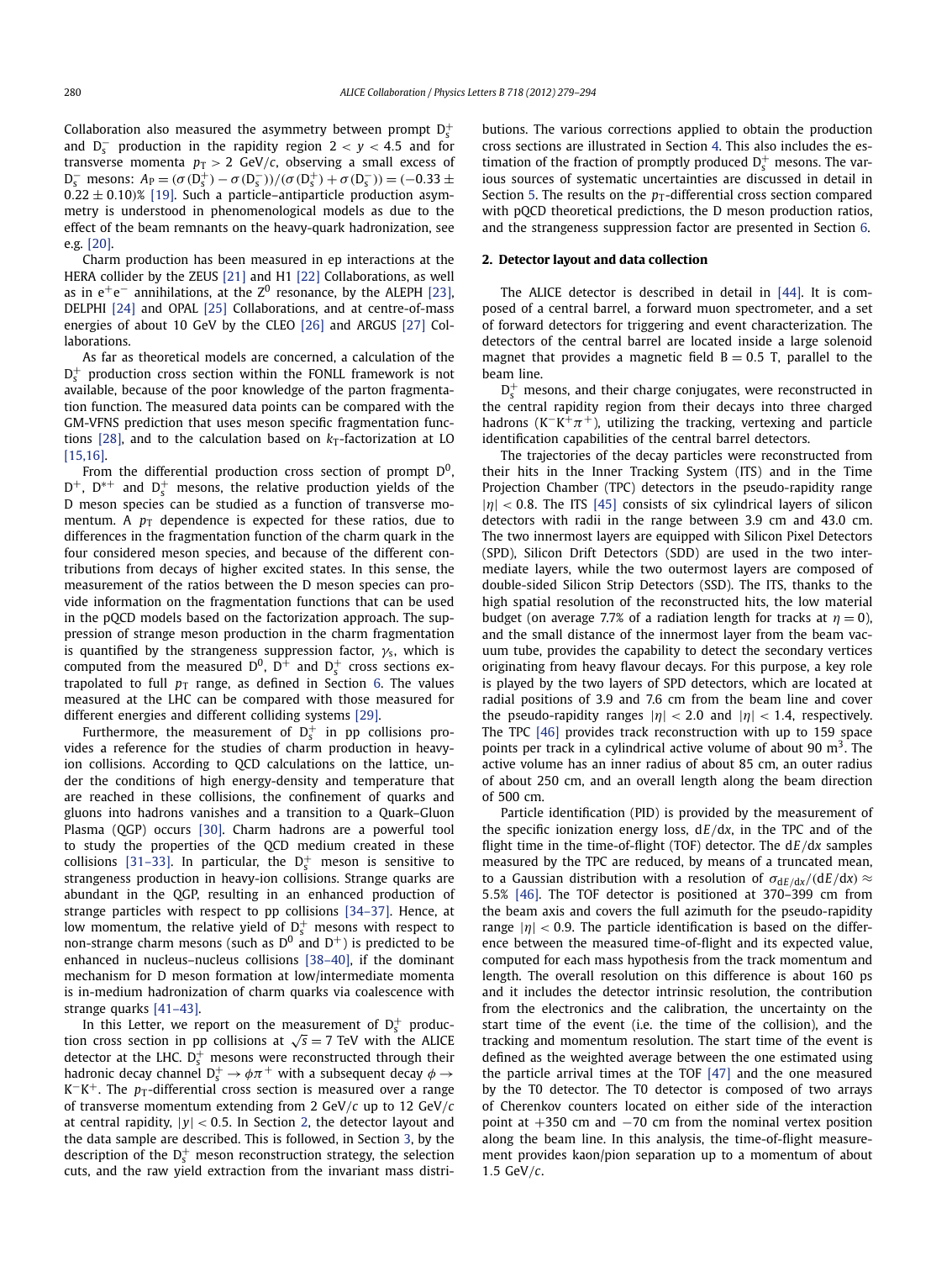<span id="page-2-0"></span>The data sample used for the analysis consists of 298 million minimum-bias (MB) pp collisions at  $\sqrt{s}$  = 7 TeV, corresponding to an integrated luminosity  $L_{int} = 4.8 \text{ nb}^{-1}$ , collected during the 2010 LHC run period. The minimum-bias trigger was based on the information of the SPD and the VZERO detectors. The VZERO detector is composed of two arrays of scintillator tiles with full azimuthal coverage in the pseudo-rapidity regions  $2.8 < \eta < 5.1$  and −3*.*<sup>7</sup> *< η <* −1*.*7. Minimum-bias collisions were triggered by requiring at least one hit in either of the VZERO counters or in the SPD ( $|\eta|$  < 2), in coincidence with the arrival of proton bunches from both directions. This trigger was estimated to be sensitive to about 87% of the pp inelastic cross section [\[48,49\].](#page-11-0) It was verified by means of Monte Carlo simulations based on the PYTHIA 6.4.21 event generator [\[50\]](#page-11-0) (with Perugia-0 tune [\[51\]\)](#page-11-0) that the minimumbias trigger is 100% efficient for events containing D mesons with  $p_T > 1$  GeV/*c* and  $|y| < 0.5$  [\[3\].](#page-10-0) Events were further selected offline to remove the contamination from beam-induced background using the timing information from the VZERO and the correlation between the number of hits and track segments (tracklets) in the SPD detector.

During the pp run, the luminosity in the ALICE experiment was limited to  $0.6-1.2 \times 10^{29}$  cm<sup>-2</sup> s<sup>-1</sup> by displacing the beams in the transverse plane by 3.8 times the r.m.s. of their transverse profile, thus keeping the probability of collision pile-up below 4% per triggered event. The luminous region, measured from the distribution of the reconstructed interaction vertices, had an r.m.s. width of about 4–6 cm along the beam direction and 35–50 μm in the transverse plane (the quoted ranges originate from the variations of the beam conditions during the data taking). Only events with a vertex found within  $\pm 10$  cm from the centre of the detector along the beam line were used for the analysis. This requirement selects a region where the vertex reconstruction efficiency is independent of its position along the beam line and it provides almost uniform acceptance for particles within the pseudo-rapidity range  $|\eta|$  < 0.8 for all events in the analyzed sample. Pile-up events were identified by the presence of more than one interaction vertex reconstructed by matching hits in the two SPD layers (tracklets). An event was rejected from the analyzed data sample if a second interaction vertex was found, it had at least 3 associated tracklets, and it was separated from the first one by more than 8 mm. The remaining undetected pile-up is negligible for the analysis described in this Letter.

# **3. D+ <sup>s</sup> meson reconstruction and selection**

 $D_s^+$  mesons and their antiparticles were reconstructed in the decay chain  $D_s^+ \rightarrow \phi \pi^+$  (and its charge conjugate) followed by  $\phi \to K^- K^+$ . The branching ratio (BR) of the chain  $D_s^+ \to \phi \pi^+ \to$  $K^-K^+\pi^+$  is 2.28  $\pm$  0.12% [\[52\].](#page-11-0) It should be noted that other  $D_s^+$ meson decay channels can give rise to the same K−K<sup>+</sup>*π*<sup>+</sup> final state. Among them, those with larger BR are  $D_s^+ \rightarrow \overline{K}^{*0} K^+$ and  $D_s^+ \rightarrow f_0(980)\pi^+$ , with BR into the K<sup>-</sup>K<sup>+</sup> $\pi^+$  final state of  $2.63 \pm 0.13$ % and  $1.16 \pm 0.32$ %, respectively. However, as it will be discussed in the following, the selection efficiency for these decay modes is strongly suppressed by the cuts applied to select the signal candidates, $<sup>1</sup>$  and therefore the measured yield is dominated</sup> by the  $D_s^+ \to \phi \pi^+ \to K^- K^+ \pi^+$  decays.

 $D_s^+$  mesons have a mean proper decay length  $c\tau = 150 \pm 100$ 2 μm [\[52\],](#page-11-0) which makes it possible to resolve their decay vertex from the interaction (primary) vertex. The analysis strategy for the extraction of the signal from the large combinatorial background can therefore be based on the reconstruction and selection of secondary vertex topologies with significant separation from the primary vertex.

 $D_{\rm s}^+$  meson candidates were defined from triplets of tracks with proper charge sign combination. Tracks were selected requiring  $|\eta|$  < 0.8,  $p_T > 0.4$  GeV/*c*, a minimum of 70 associated space points in the TPC,  $\chi^2$ /ndf < 2 for the track momentum fit in the TPC, and at least 2 associated hits in the ITS, out of which at least one has to be in either of the two SPD layers. For tracks that satisfy these TPC and ITS selection criteria, the transverse momentum resolution is better than 1% at  $p_T = 1$  GeV/*c* and about 2% at  $p_T = 10$  GeV/*c*. The resolution on the track impact parameter (i.e. the distance of closest approach of the track to the primary interaction vertex) in the bending plane  $(r\phi)$  is better than 75 µm for  $p_T > 1$  GeV/*c*, well reproduced in Monte Carlo simulations [\[3\].](#page-10-0)

For each  $D_s^+$  candidate, in order to have an unbiased estimate of the interaction vertex, the event primary vertex was recalculated from the reconstructed tracks after excluding the candidate decay tracks. The secondary vertex was reconstructed from the decay tracks with the same algorithm used to compute the pri-mary vertex [\[3\].](#page-10-0) The position resolution on the  $D_s^+$  decay vertices was estimated via Monte Carlo simulations to be of the order of 100 μm for each of the three coordinates with little dependence on  $p<sub>T</sub>$ . The resolution on the position of the primary vertex depends on the event multiplicity: for the transverse coordinates, where the information on the position and spread of the luminous region is used to constrain the vertex fit, it ranges from 40 μm in low-multiplicity events to about 10 μm in events with 40 charged particles per unit of rapidity.

Candidates were then filtered by applying kinematical and topological cuts together with particle identification criteria. With the track selection described above, the acceptance in rapidity for D mesons drops steeply to zero for  $|y| \gtrsim 0.5$  at low  $p_{\text{T}}$  and  $|y| \gtrsim 0.8$  at  $p_T \gtrsim 5$  GeV/*c*. A  $p_T$ -dependent fiducial acceptance cut was therefore applied on the D meson rapidity,  $|y| < y_{\text{fid}}(p_{\text{T}})$ , where  $p_{\text{T}}$  is the  $D_s^+$  transverse momentum. The cut value,  $y_{\text{fid}}(p_{\text{T}})$ , increases from 0.5 to 0.8 in the transverse momentum range 0 *<*  $p_T < 5$  GeV/*c* according to a second-order polynomial function and it takes a constant value of 0.8 for  $p_T > 5$  GeV/*c*.

The topological selections were tuned to have a large statistical significance of the signal, while keeping the selection efficiency as high as possible. It was also checked that background fluctuations were not causing a distortion in the signal line shape by verifying that the  $D_s^+$  meson mass and its resolution were in agreement with the Particle Data Group (PDG) value (1*.*969 GeV*/c*<sup>2</sup> [\[52\]\)](#page-11-0) and the simulation results, respectively. The resulting cut values depend on the transverse momentum of the candidate.

The candidates were selected according to the decay length and the cosine of the pointing angle,  $\theta_{pointing}$ , which is the angle between the reconstructed D meson momentum and the line connecting the primary and secondary vertex. The three tracks composing the candidate triplet were required to have small distance to the reconstructed decay vertex. In addition,  $D_S^+$  candidates were selected by requiring that one of the two pairs of oppositecharged tracks has an invariant mass compatible with the PDG world average for the  $\phi$  mass (1.019 GeV/ $c^2$  [\[52\]\)](#page-11-0). To further suppress the combinatorial background, the angles  $\theta^*(\pi)$  and  $\theta'(K)$ were exploited.  $\theta^*(\pi)$  is the angle between the pion in the KK $\pi$ rest frame and the KK $\pi$  flight line, which is defined by the positions of the primary and secondary vertices in the laboratory frame.  $\theta'(K)$  is the angle between one of the kaons and the pion in the KK rest frame. The cut values used for the  $D_s^+$  mesons with  $2 < p_T < 4$  GeV/*c* were: decay length larger than 350 µm,

 $1$  To reduce the combinatorial background, a selection exploiting the mass of the intermediate resonant state was applied. Since the width of the *φ* peak is narrower than those of the  $\overline{K}^{*0}$  and the f<sub>0</sub>(980), the decay channel through the  $\phi$  resonance, being the one that provides the best discrimination between signal and background, was used in the analysis.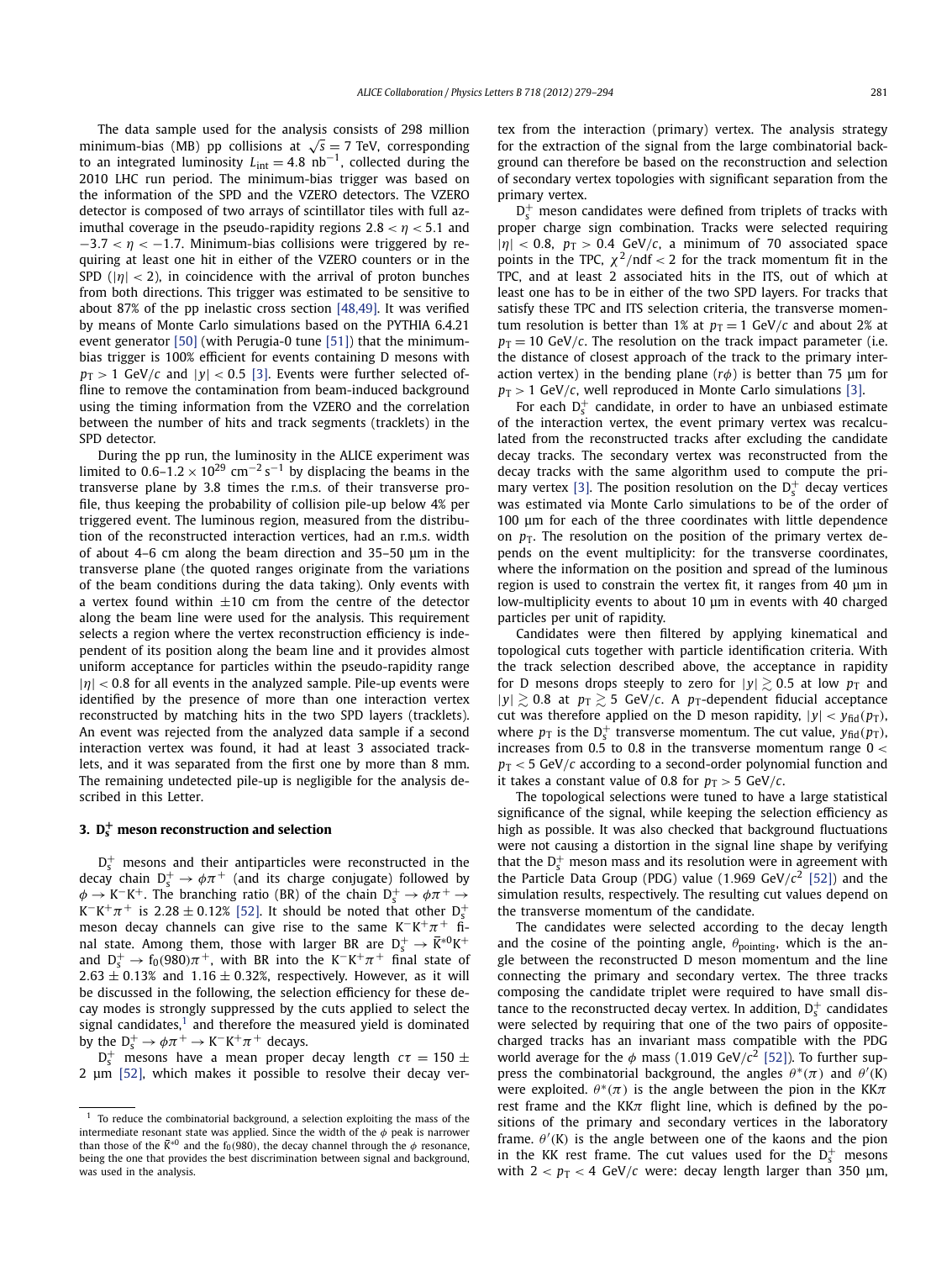

**Fig. 1.** Invariant mass distributions for  $D_5^+$  candidates and charge conjugates in the four considered  $p_{\rm T}$  intervals. The fit functions described in the text are also shown. The values of mean ( $\mu$ ) and width ( $\sigma$ ) of the signal peak are reported together with the signal counts (S) integrated in  $\pm 3\sigma$  around the centroid of the Gaussian.

 $\cos\theta_{\rm pointing} > 0.94$ ,  $|M_{\rm K^+K^-}^{\rm inv} - M_\phi^{\rm PDG}| < 8 \,\, {\rm MeV/c^2}, \, \cos\theta^*(\pi) < 0.95,$ and  $|\cos^3 \theta'(K)| > 0.1$ . A looser selection was applied at higher  $p_T$ due to the lower combinatorial background, resulting in a selection efficiency that increases with increasing  $p_T$ .

Particle identification selections, based on the specific energy loss, d*E/*d*x*, from the TPC and the time-of-flight from the TOF detector, were used to obtain further reduction of the background. Compatibility cuts were applied to the difference between the measured signals and those expected for a pion or a kaon. A track was considered compatible with the kaon or pion hypothesis if both its d*E/*d*x* and time-of-flight were within 3*σ* from the expected values, with at least one of them within 2*σ* . Tracks without a TOF signal were identified using only the TPC information and requiring a 2*σ* compatibility with the expected d*E/*d*x*. Candidate triplets were required to have two tracks compatible with the kaon hypothesis and one with the pion hypothesis. In addition, since the decay particle with opposite charge sign has to be a kaon, a triplet was rejected if the opposite-sign track was not compatible with the kaon hypothesis. This particle identification strategy preserves more than 90% of the  $D_s^+$  signal and provides a reduction of the combinatorial background under the  $D_S^+$  peak by a factor of 10 in the lowest  $p_T$  interval  $(2 < p_T < 4 \text{ GeV}/c)$ , a factor of 5 in  $4 < p_T < 6$  GeV/*c* and a factor of 2 at higher transverse momenta.

For each candidate, two values of invariant mass can be computed, corresponding to the two possible assignments of the kaon and pion mass to the two same-sign tracks. Signal candidates with wrong mass assignment to the same-sign tracks would give rise to a contribution to the invariant mass distributions that could potentially introduce a bias in the measured raw yield of  $D_s^+$  mesons. It was verified, both in data and in simulations, that this contribution is reduced to a negligible level by the particle identification selection and by the requirement that the invariant mass of the two tracks identified as kaons is compatible with the *φ* PDG mass.

The raw signal yields were extracted by fitting the invariant mass distributions in each  $p<sub>T</sub>$  interval as shown in Fig. 1. The fitting function consists of a sum of a Gaussian and an exponential function to describe the signal and the background, respectively. For all  $p_T$  intervals, the invariant mass range used for the fit was  $1.88 < M_{\text{KK}\pi}^{\text{inv}} < 2.16 \text{ GeV}/c^2$ , chosen in order to exclude the region where the background shape is affected by  $D^+ \rightarrow K^-K^+\pi^+$ decays (BR =  $0.265\%$  [\[52\]\)](#page-11-0) that give rise to a bump at the D<sup>+</sup> invariant mass (1*.*870 GeV*/c*<sup>2</sup> [\[52\]\)](#page-11-0). The mean values of the Gaussian functions in all transverse momentum intervals were found to be compatible within the uncertainties with the PDG world average for the  $D_s^+$  mass. The Gaussian widths are well reproduced in Monte Carlo simulations. The raw yield  $N^{D_s^{\pm}}$  raw (sum of particles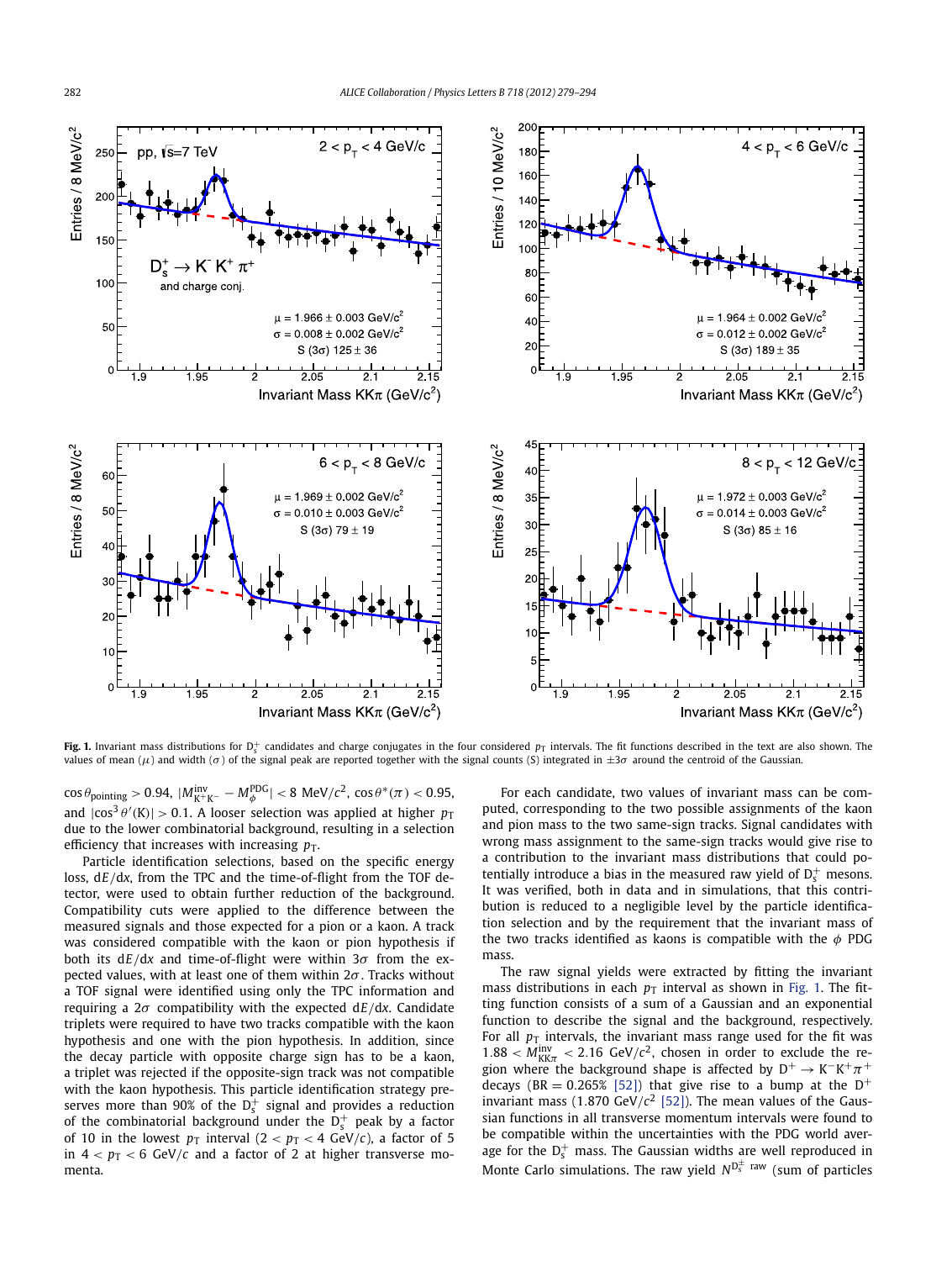<span id="page-4-0"></span>

**Fig. 2.** Acceptance  $\times$  efficiency for  $D_s^+$  mesons as a function of  $p_{\rm T}$ , for prompt and feed-down  $D_s^+$  mesons (left panel) and decays through  $\phi$  and  $\bar{\mathsf{K}}^{*0}$  intermediate resonant state (right panel).

#### **Table 1**

Measured raw yields (N<sup>D'sraw</sup>), signal (S) over background (B) and statistical significance  $(S/\sqrt{S+B})$  for  $D_s^+$  and their antiparticles in the four considered  $p_T$  intervals. The estimation of the systematic uncertainty on the raw yield is described in Section [5.](#page-5-0)

| $p_T$ interval (GeV/c) | $N^{\mathsf{D}_\mathsf{S}^{\pm}}$ raw $\pm$ stat. $\pm$ syst. | $S/B(3\sigma)$ | Significance ( $3\sigma$ ) |
|------------------------|---------------------------------------------------------------|----------------|----------------------------|
| $2 - 4$                | $125 + 36 + 25$                                               | 0.12           | 3.6                        |
| $4 - 6$                | $190 + 35 + 28$                                               | 0.26           | 6.3                        |
| $6 - 8$                | $79 + 19 + 12$                                                | 0.40           | 4.8                        |
| $8 - 12$               | $85 + 16 + 17$                                                | 0.58           | 5.6                        |
|                        |                                                               |                |                            |

and antiparticles) was defined as the integral of the Gaussian. The values of  $N^{D^{\pm}_{S}}$  <sup>raw</sup> are reported in Table 1 for the different  $p_{T}$  intervals, together with the signal-over-background (S/B) ratios and the statistical significance,  $S/\sqrt{S+B}$ . For the latter two quantities, signal (S) and background (B) were evaluated by integrating the fit functions in  $\pm 3\sigma$  around the centroid of the Gaussian.

#### **4. Corrections**

In order to obtain the  $p_T$ -differential cross section for prompt (i.e. not coming from weak decays of beauty mesons)  $\mathsf{D}^+_{{\mathsf{S}}}$  mesons, the raw yields obtained from the invariant mass analysis (N<sup>D±</sup> <sup>raw</sup>) were corrected for the experimental acceptance, the reconstruction and selection efficiency, and for the contribution to the  $D_S^+$  measured yield from B meson decay feed-down. The production cross section of prompt  $D_s^+$  mesons was computed as

$$
\left. \frac{\mathrm{d}\sigma^{D_s^+}}{\mathrm{d}p_{\mathrm{T}}} \right|_{|y| < 0.5} = \frac{1}{2} \frac{1}{\Delta y \Delta p_{\mathrm{T}}} \frac{f_{\mathrm{prompt}} \cdot N^{D_s^+ \mathrm{ raw}}|_{|y| < y_{\mathrm{fid}}}}{\left(\mathrm{Acc} \times \varepsilon\right)_{\mathrm{prompt}} \cdot \mathrm{BR} \cdot L_{\mathrm{int}}},\tag{1}
$$

where  $\Delta p_{\text{T}}$  is the width of the  $p_{\text{T}}$  interval,  $\Delta y$  (= 2 $y_{\text{fid}}(p_{\text{T}})$ ) is the width of the fiducial rapidity coverage (see Section [3\)](#page-2-0) and BR is the decay branching ratio (2.28% [\[52\]\)](#page-11-0). The factor *f*prompt is the prompt fraction of the raw yield; *(*Acc×*ε)*prompt is the acceptancetimes-efficiency of promptly produced  $D_s^+$  mesons. The efficiency  $\varepsilon$ accounts for vertex reconstruction, track reconstruction and selection, and for  $D_s^+$  candidate selection with the topological and particle identification criteria described in Section [3.](#page-2-0) The factor 1*/*2 accounts for the fact that the measured raw yields are the sum of  $D_s^+$  and  $D_s^-$ , while the cross section is given for particles only, neglecting the small particle–antiparticle production asymmetry ob-served by LHCb [\[19\].](#page-10-0) The integrated luminosity,  $L_{int} = 4.8 \text{ nb}^{-1}$ , was computed from the number of analyzed events and the cross section of pp collisions passing the minimum-bias trigger condi-tion defined in Section [2,](#page-1-0)  $\sigma_{\text{DD,MB}} = 62.2$  mb [\[49,53\].](#page-11-0) The value of *σ*pp*,*MB was derived from a van der Meer scan [\[54\]](#page-11-0) measurement, which has an uncertainty of 3.5%, mainly due to the uncertainties on the beam intensities.

The acceptance and efficiency correction factors were determined using pp collisions simulated with the PYTHIA 6.4.21 event generator [\[50\]](#page-11-0) with the Perugia-0 tune [\[51\].](#page-11-0) Only events containing D mesons were transported through the apparatus (using the GEANT3 transport code [\[55\]\)](#page-11-0) and reconstructed. The luminous region distribution and the conditions (active channels, gain, noise level, and alignment) of all the ALICE detectors were included in the simulations, considering also their evolution with time during the 2010 LHC run.

The acceptance-times-efficiency for  $D_s^+ \rightarrow \phi \pi^+ \rightarrow K^- K^+ \pi^+$ decays in the fiducial rapidity range described in Section [3](#page-2-0) are shown in the left panel of Fig. 2 for prompt and feed-down  $D_s^+$ mesons. The acceptance-times-efficiency for the prompt mesons increases from about 1% in the lowest considered  $p<sub>T</sub>$  interval up to 10–15% at high  $p_{\text{T}}$ . For  $\mathsf{D}_\text{s}^+$  mesons from B decays, the efficiency is larger by a factor 1.5–2 (depending on  $p<sub>T</sub>$ ) because the decay vertices of the feed-down D mesons are more displaced from the primary vertex and, therefore, they are more efficiently selected by the topological cuts. The difference between the prompt and feed-down efficiencies decreases with increasing  $p<sub>T</sub>$ , because the applied selections are looser in the higher transverse momentum intervals. The acceptance-times-efficiency for prompt  $D_s^+$  mesons obtained without applying the particle identification selection is also shown to single out the PID contribution to the overall efficiency. The used particle identification strategy preserves more than 90% of the signal and does not show any significant dependence on  $D_s^+$  meson  $p_T$  in the range considered in this analysis.

As discussed in Section [3,](#page-2-0) the decay of the  $D_s^+$  meson into the K−K<sup>+</sup>*π*<sup>+</sup> final state occurs via different intermediate resonant states. The selection strategy used in this analysis requires that one of the opposite-sign pairs of tracks composing the candidate triplet has an invariant mass compatible with the *φ* meson. The decays  $D_s^+ \to \phi \pi^+ \to K^- K^+ \pi^+$  are therefore preferentially selected by the applied cuts. Nevertheless, a fraction of the  $D_s^+$  decaying via another resonant state can pass the selection cuts. In the right panel of Fig. 2, the acceptance-times-efficiencies for prompt  $D_s^+$ decaying to K<sup>-</sup>K<sup>+</sup> $\pi$ <sup>+</sup> final state via a  $\phi$  and a  $\bar{K}^{*0}$  in the intermediate state are compared. The acceptance-times-efficiency for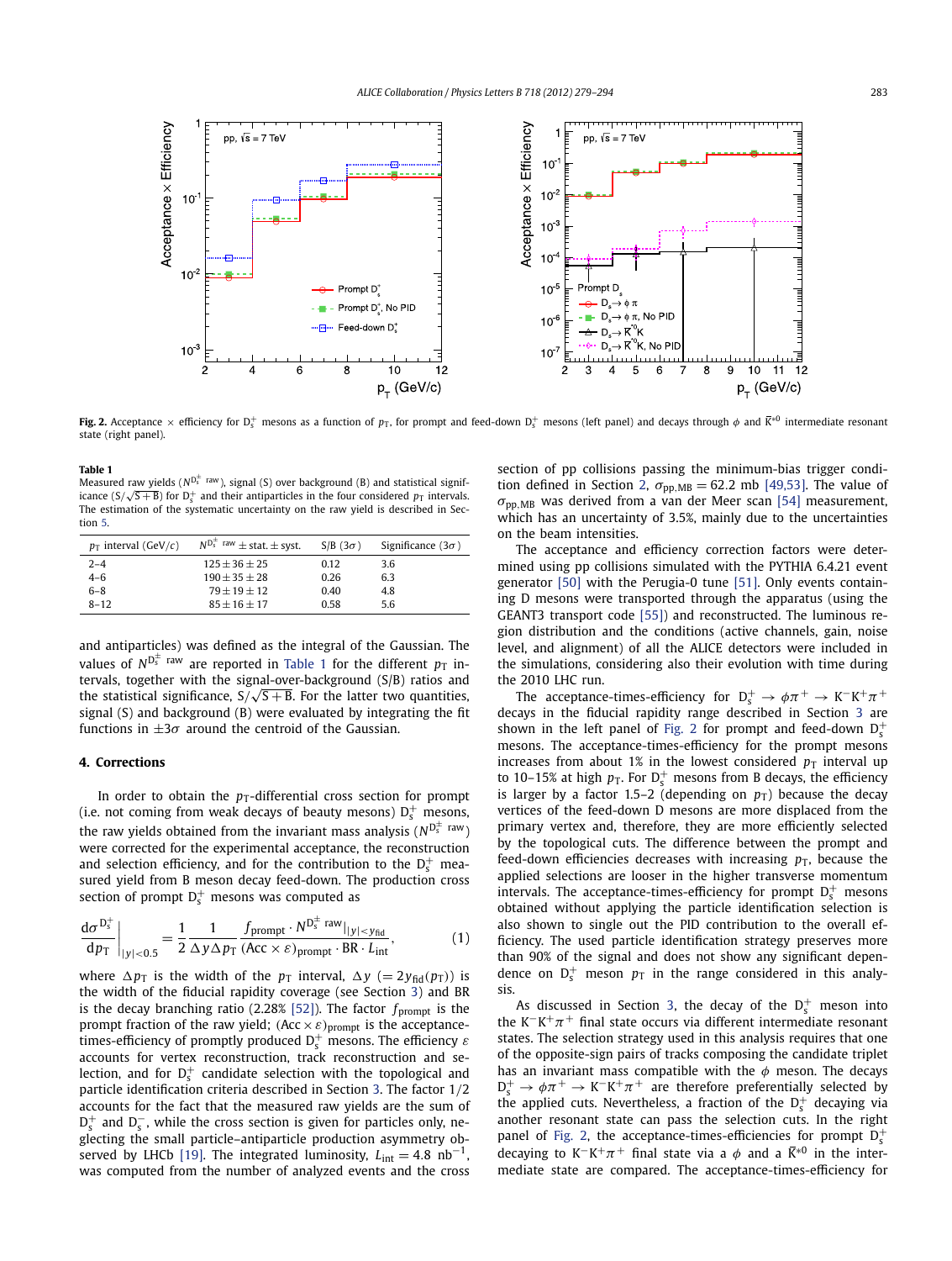<span id="page-5-0"></span>**Table 2** Relative systematic uncertainties for the four considered  $p<sub>T</sub>$  intervals.

|                                  | $p_T$ interval (GeV/c) |                 |                 |                 |
|----------------------------------|------------------------|-----------------|-----------------|-----------------|
|                                  | $2 - 4$                | $4 - 6$         | $6 - 8$         | $8 - 12$        |
| Raw yield extraction             | 20%                    | 15%             | 15%             | 20%             |
| Tracking efficiency              | 12%                    | 12%             | 12%             | 12%             |
| Topological selection efficiency | 15%                    | 15%             | 15%             | 15%             |
| PID efficiency                   | 7%                     | 7%              | 7%              | 7%              |
| $MC$ $p_T$ shape                 | 3%                     | 3%              | 2%              | 2%              |
| Other resonant channels          | ${<}1%$                | ${<}1%$         | ${<}1%$         | ${<}1%$         |
| Feed-down from B                 | $^{+4}_{-18}$ %        | $^{+4}_{-17}$ % | $^{+6}_{-15}$ % | $^{+5}_{-17}$ % |
| Branching ratio                  |                        | 5.3%            |                 |                 |
| Normalization                    |                        | 3.5%            |                 |                 |

the decay chain  $D_s^+ \to \overline{K}^{*0} K^+ \to K^- K^+ \pi^+$  is smaller by a factor  $\approx$ 100 with respect to the decay through  $\phi$ , and it is further reduced when applying the PID selection. Indeed, the PID allows the rejection of  $D_s^+$  decaying via a  $\bar{K}^{*0}$  that would pass the selection on the invariant mass of the  $\phi$  in case of wrong assignment of the mass (kaon/pion) to the two same-sign tracks.

The contribution to the inclusive raw yields due to  $D_s^+$  from B feed-down was subtracted using the beauty production cross sec-tion from the FONLL calculation [\[1,6\],](#page-10-0) the  $B \rightarrow D_s^+$  decay kinematics from the EvtGen package [\[56\],](#page-11-0) and the Monte Carlo efficiencies for feed-down  $\mathsf{D^+_s}$  mesons. Before running the EvtGen decayer, the B admixture cross section predicted by FONLL was split into that of  $B^0$ ,  $B^+$ ,  $B_s^0$  and  $\Lambda_b$  by assuming the same  $p_T$  shape for all hadrons and the production fractions from [\[52\],](#page-11-0) namely 40.1% of B<sup>0</sup>, 40.1% of B<sup>+</sup>, 10.5% of B $_{\rm s}^0$  and 9.3% of beauty baryons. The resulting fraction of prompt D<sub>s</sub> mesons,  $f_{\mathsf{prompt}}$ , depends on the  $p_T$  interval, on the applied selection cuts, and on the parameters used in the FONLL calculation for the B meson cross section. It ranges from 0.93 in the lowest transverse momentum interval  $(2 < p_T < 4 \text{ GeV}/c)$  to ≈0.87 at high  $p_T$  (>6 GeV/*c*).

#### **5. Systematic uncertainties**

The systematic uncertainties on the  $D_S^+$  cross section are summarized in Table 2 for the considered  $p_T$  intervals.

The systematic uncertainty on the yield extraction was defined as the full spread of the  $D_s^+$  yield values obtained with different techniques to analyze the invariant mass distributions in each  $p<sub>T</sub>$ interval. The fit was repeated in different mass ranges and by varying the function used to describe the background. In particular, first- and second-order polynomials were used instead of an exponential for the background. In case of fitting in an extended mass range, a second Gaussian signal was included in the fit function to account for the D<sup>+</sup>  $\rightarrow$  K<sup>-</sup>K<sup>+</sup> $\pi$ <sup>+</sup> decays. Furthermore, the yield extraction was repeated using a method based on bin counting after subtraction of the background estimated from a fit in the mass side bands. The resulting uncertainty amounts to 15–20% depending on the  $p<sub>T</sub>$  interval, as detailed in Table 2.

The systematic uncertainty on the tracking efficiency (including the effect of the track selection) was evaluated by comparing the probability of track finding in the TPC and track prolongation from the TPC to the ITS in the data with those in the simulation, and by varying the track quality selections. The estimated uncertainty is 4% per track, which results in 12% for the three-body decay of  $D_s^+$  mesons.

Another source of systematic uncertainty originates from the residual discrepancies between data and simulation for the variables used to select the  $D_s^+$  candidates. The distributions of these variables were compared for candidates passing loose topological cuts, i.e. essentially background candidates, and found to be well described in the simulation. The effect of the imperfect implementation of the detector description in the Monte Carlo simulations was estimated by repeating the analysis with different sets of cuts. The cut values were changed in order to vary the efficiency of signal selection by at least 20% in all  $p_T$  intervals. A systematic uncertainty of 15% was estimated from the spread of the resulting corrected yields. Part of this uncertainty is due to residual detector misalignment effects not fully described in the simulation. To estimate this contribution, the secondary vertices in the simulation were reconstructed also after a track-by-track scaling of the impact parameter residuals with respect to their true value. In particular, a scaling factor of 1.08, tuned to reproduce the impact parameter resolution observed in the data (see [\[3\]\)](#page-10-0), was used. The resulting variation of the efficiency was found to be 4% in the lowest  $p_T$ interval used in this analysis and less than 1% for  $p_T > 6$  GeV/*c*. This contribution was not included explicitly in the systematic uncertainty, because it is already accounted for in the cut variation study.

Due to the limited statistics, it was not possible to analyze separately  $D_s^+$  and  $D_s^-$  candidates to verify the absence of biases coming from a different reconstruction efficiency for tracks with positive and negative charge sign not properly described in the simulation.<sup>2</sup> This check was carried out for other D meson species [\[3\]](#page-10-0) without observing any significant difference between particle and antiparticle.

The systematic uncertainty induced by a different efficiency for particle identification in data and simulation was evaluated by comparing the resulting  $p_T$ -differential cross section with that obtained using a different PID approach based on 3*σ* (instead of 2*σ* ) cuts on TPC d*E/*d*x* and time-of-flight signals, which preserves almost 100% of the signal. In addition, the PID efficiency, was estimated by comparing the reduction of signal yield due to the PID selection in data and in simulation, when the same topological cuts are applied. Due to the limited statistical significance, this check could be performed in data only for  $D_s^+$  candidates integrated over the transverse momentum range  $4 < p_T < 12$  GeV/*c*. From these studies, a systematic uncertainty of 7%, independent of  $p<sub>T</sub>$ , was assigned to the PID selection.

The contribution to the measured yield from  $D_s^+$  decaying into the K−K<sup>+</sup>*π*<sup>+</sup> final state via other resonant channels (i.e. not via a *φ* meson) was found to be less than 1% due to the much lower selection efficiency, as shown in the right panel of [Fig. 2](#page-4-0) for the case of the decay through a  $\overline{K}^{*0}$ . The contamination from other decay chains (all having smaller branching ratios than the two reported in [Fig. 2\)](#page-4-0) was also found to be negligible.

The effect on the selection efficiency due to the shape of the  $D_s^+$  $p_T$  spectrum used in the simulation was estimated from the relative difference between the Monte Carlo efficiencies obtained using two different  $p<sub>T</sub>$  shapes, namely those from PYTHIA [\[50\]](#page-11-0) with Perugia-0 tune [\[51\]](#page-11-0) and from the FONLL pOCD calculation [\[1,6\].](#page-10-0) The resulting contribution to the systematic uncertainty was found to be 3% in the two lowest  $p<sub>T</sub>$  intervals, where the selection efficiency is strongly  $p_T$  dependent, and 2% at higher  $p_T$ .

The systematic uncertainty from the subtraction of feed-down D mesons was estimated following the same approach as used for  $D^0$ ,  $D^+$  and  $D^{*+}$  mesons [\[3\].](#page-10-0) The contribution of the FONLL perturbative uncertainties was included by varying the heavyquark masses and the factorization and renormalization scales,  $\mu$ <sub>F</sub> and  $\mu$ <sub>R</sub>, independently in the ranges 0.5  $< \mu$ <sub>F</sub>/*m*<sub>T</sub>  $<$  2, 0.5  $<$  $\mu_R/m_T < 2$ , with the constraint  $0.5 < \mu_F/\mu_R < 2$ , where  $m_T =$ 

<sup>2</sup> The small particle–antiparticle asymmetry reported by the LHCb Collaboration [\[19\]](#page-10-0) is negligible in this context.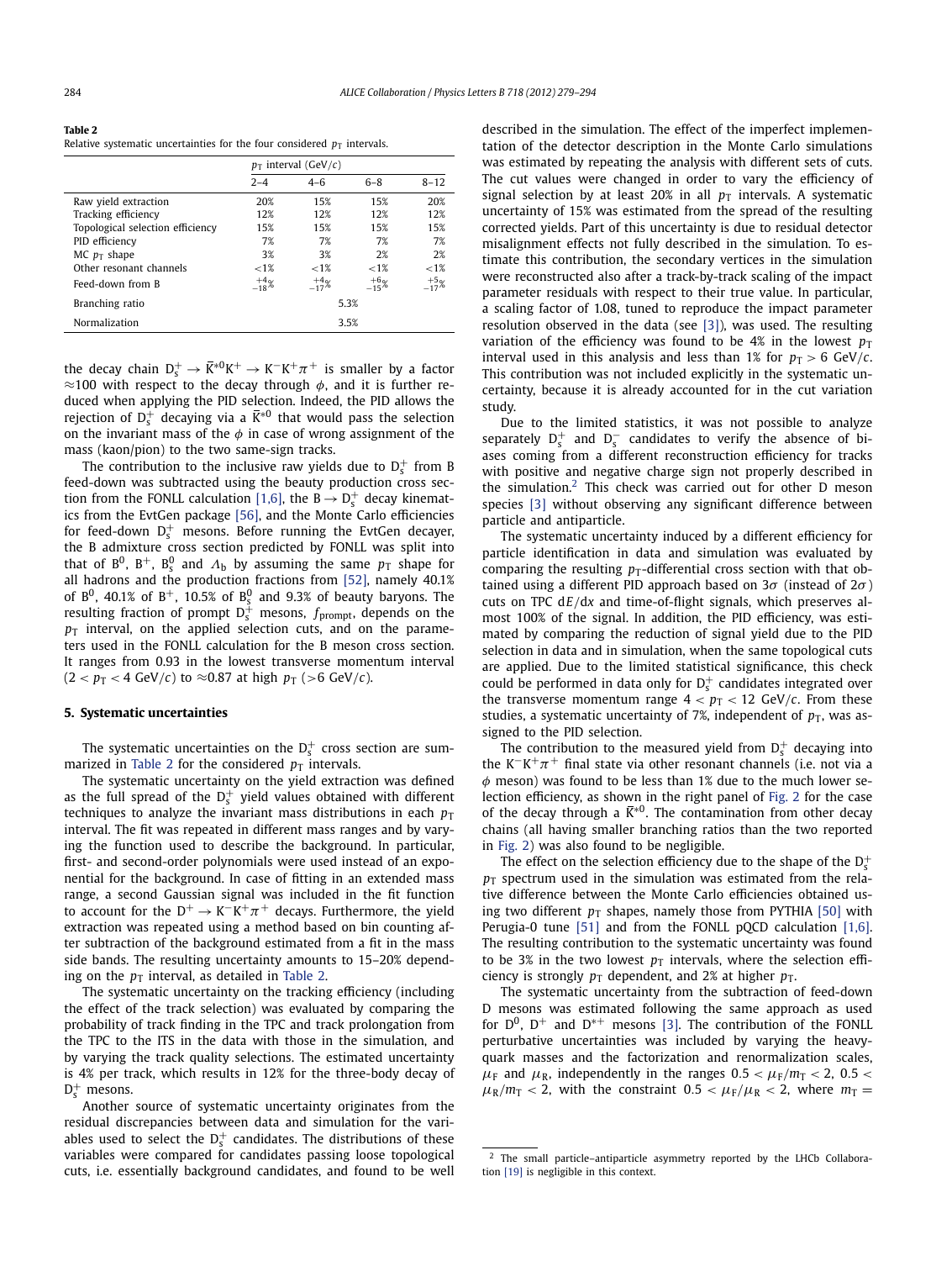<span id="page-6-0"></span> $\sqrt{p_{\rm T}^2 + m_{\rm c}^2}$ . The mass of the b quark was varied within 4.5  $<$  $m<sub>b</sub> < 5$  GeV/ $c<sup>2</sup>$ . The uncertainty related to the B decay kinematics was estimated from the difference between the results obtained using PYTHIA [\[50\]](#page-11-0) instead of EvtGen [\[56\]](#page-11-0) for the particle decays and was found to be negligible with respect to the uncertainty on the B meson cross section in FONLL. Furthermore, the prompt fraction obtained in each  $p<sub>T</sub>$  interval was compared with the results of a different procedure in which the FONLL cross sections for prompt and feed-down D mesons and their respective Monte Carlo efficiencies are the input for evaluating the correction factor. Since FONLL does not have a specific prediction for  $D_{\rm s}^+$  mesons, four different approaches were used to compute the  $p_{\text{T}}$ -differential cross section of promptly produced  $\mathsf{D}_\mathsf{S}^+$ . The first two approaches used the FONLL prediction for the generic admixture of charm hadrons and that for D∗+ mesons (the D∗+ mass being close to that of the  $D^+_s$ ) scaled with the fragmentation fractions of charm quarks in the different hadronic species,  $f(c \rightarrow D)$ , measured by ALEPH [\[23\].](#page-10-0) The other two predictions for prompt  $D_s^+$  were computed using the  $p_{\text{T}}$ -differential cross section of c quarks from FONLL, the fractions  $f(c \rightarrow D)$  from ALEPH [\[23\],](#page-10-0) and the fragmentation functions from [\[57\],](#page-11-0) which have one parameter, *r*. Two definitions were considered for the *r* parameter: i)  $r = (m_D - m_c)/m_D$  ( $m_D$  and  $m_c$  being the masses of the considered D meson species and of the c quark, respectively) as proposed in [\[57\];](#page-11-0) ii)  $r = 0.1$  for all mesons, as done in FONLL after fitting the analytical forms of [\[57\]](#page-11-0) to the  $D^{*+}$  fragmentation function mea-sured by ALEPH [\[58\].](#page-11-0) The  $D_s^{*+}$  mesons produced in the c quark fragmentation were made to decay with PYTHIA and the resulting  $D_s^+$  were summed to the primary ones to obtain the prompt yield. For all the four predictions used for prompt  $\mathrm{D^+_S}$  cross section, the evaluation of  $f_{\text{prompt}}$  included the FONLL perturbative uncertainties from the variation of the factorization and renormalization scales in the range quoted above and of the c quark mass within  $1.3 < m_c < 1.7$  GeV/ $c^2$ . The systematic uncertainty on the B feeddown was defined from the envelope of the resulting values of *f*<sub>prompt</sub>. The resulting uncertainties in the transverse momentum intervals used in this analysis are about  $\frac{+5}{-17}$ %, as it can be seen in [Table 2.](#page-5-0)

Finally, the results have global systematic uncertainties due to the  $D_s^+ \rightarrow \phi \pi^+ \rightarrow K^- K^+ \pi^+$  branching ratio (5.3% [\[52\]\)](#page-11-0) and to the determination of the cross section of pp collisions passing the minimum-bias trigger condition (3.5%).

#### **6. Results**

## *6.1. p*T*-differential* D+ <sup>s</sup> *cross section and* D *meson ratios*

The inclusive production cross section for prompt  $D_{\scriptscriptstyle S}^+$  mesons in four transverse momentum intervals in the range  $2 < p<sub>T</sub> <$ 12 GeV*/c* is shown in Fig. 3. As discussed in Section [4,](#page-4-0) the cross section reported in Fig. 3 refers to particles only, being computed as the average of particles and antiparticles under the assumption that the production cross section is the same for  $D_s^+$  and  $D_s^-$ . The vertical error bars represent the statistical uncertainties, while the systematic uncertainties are shown as boxes around the data points. The symbols are positioned horizontally at the centre of each  $p<sub>T</sub>$  interval, with the horizontal bars representing the width of the  $p_T$  interval. In Table 3, the numerical values of the prompt  $\mathsf{D}_\mathsf{S}^+$  production cross section are reported together with the average  $p_{\rm T}$  of  $D_s^+$  mesons in each transverse momentum interval. The  $\langle p_{\rm T} \rangle$ values were obtained from the  $p<sub>T</sub>$  distribution of the candidates in the  $D_s^+$  peak region, after subtracting the background contribution estimated from the side bands of the invariant mass distribution. The measured  $p_T$ -differential production cross section is compared



**Fig. 3.** (Colour online.)  $p_T$ -differential inclusive cross section for prompt  $D_s^+$  meson production in pp collisions at  $\sqrt{s}$  = 7 TeV. The symbols are positioned horizontally at the centre of each  $p<sub>T</sub>$  interval. The horizontal error bars represent the  $p<sub>T</sub>$  interval width. The normalization uncertainty (3.5% from the minimum-bias cross section and 5.3% from the branching ratio uncertainties) is not shown. Theoreti-cal predictions from GM-VFNS [\[5\]](#page-10-0) and from  $k_T$ -factorization at LO [\[16,60\]](#page-10-0) are also shown.

**Table 3**

Production cross section in  $|y|$  < 0.5 for prompt  $D_s^+$  mesons in pp collisions at  $\sqrt{s}$  = 7 TeV, in  $p_T$  intervals. The normalization uncertainty (3.5% from the minimum-bias cross section and 5.3% from the branching ratio) is not included in the systematic uncertainties reported in the table. The average  $p_{\text{T}}$  of  $\mathsf{D}_\mathsf{S}^+$  mesons in each transverse momentum interval is also reported.

| $p_T$ interval<br>(GeV/c) | $\langle p_T \rangle$<br>(GeV/c) | $d\sigma/dp_T _{ y <0.5}$ ± stat. ± syst.<br>(µb GeV <sup>-1</sup> c) |
|---------------------------|----------------------------------|-----------------------------------------------------------------------|
| $2 - 4$                   | $2.7 + 0.4$                      | $19.9 \pm 6.1^{+5.8}_{-6.7}$                                          |
| $4 - 6$                   | $4.7 + 0.1$                      | $5.06 \pm 1.03_{-1.5}^{+1.3}$                                         |
| $6 - 8$                   | $6.8 \pm 0.1$                    | $1.02 \pm 0.28_{-0.30}^{+0.27}$                                       |
| $8 - 12$                  | $9.4 \pm 0.1$                    | $0.28 \pm 0.06^{+0.08}_{-0.10}$                                       |

to two theoretical predictions, namely the GM-VFNS model [\[5,59\]](#page-10-0) and the calculations from  $[16,60]$  based on the  $k_T$ -factorization approach.

The GM-VFNS prediction is found to be compatible with the measurements, within the uncertainties. The central value of the GM-VFNS prediction corresponds to the default values of the renormalization ( $\mu_R$ ) and factorization ( $\mu_I$  and  $\mu_F$  for initial- and finalstate singularities, respectively) scales, i.e.  $\mu_R = \mu_I = \mu_F = m_T$ , where  $m_T = \sqrt{p_T^2 + m_C^2}$ , with  $m_c = 1.5$  GeV/ $c^2$ . The theoretical uncertainties are determined by varying the values of the renormalization and factorization scales by a factor of two up and down with the constraint that any ratio of the scale parameters should be smaller than or equal to two [\[5\].](#page-10-0) The central value of the GM-VFNS prediction is higher than the measured point by  $\approx$ 50% in the first  $p<sub>T</sub>$  interval, while in the other intervals it agrees with the data within  $\approx$ 15%. For D<sup>0</sup>, D<sup>+</sup> and D<sup>\*+</sup> mesons measured by ALICE at the same pp collision energy [\[3\],](#page-10-0) the central value of the GM-VFNS predictions was found to lie systematically above the data. As mentioned in Section [1,](#page-0-0) predictions for the  $D_s^+$  production cross section within the FONLL framework are not available, due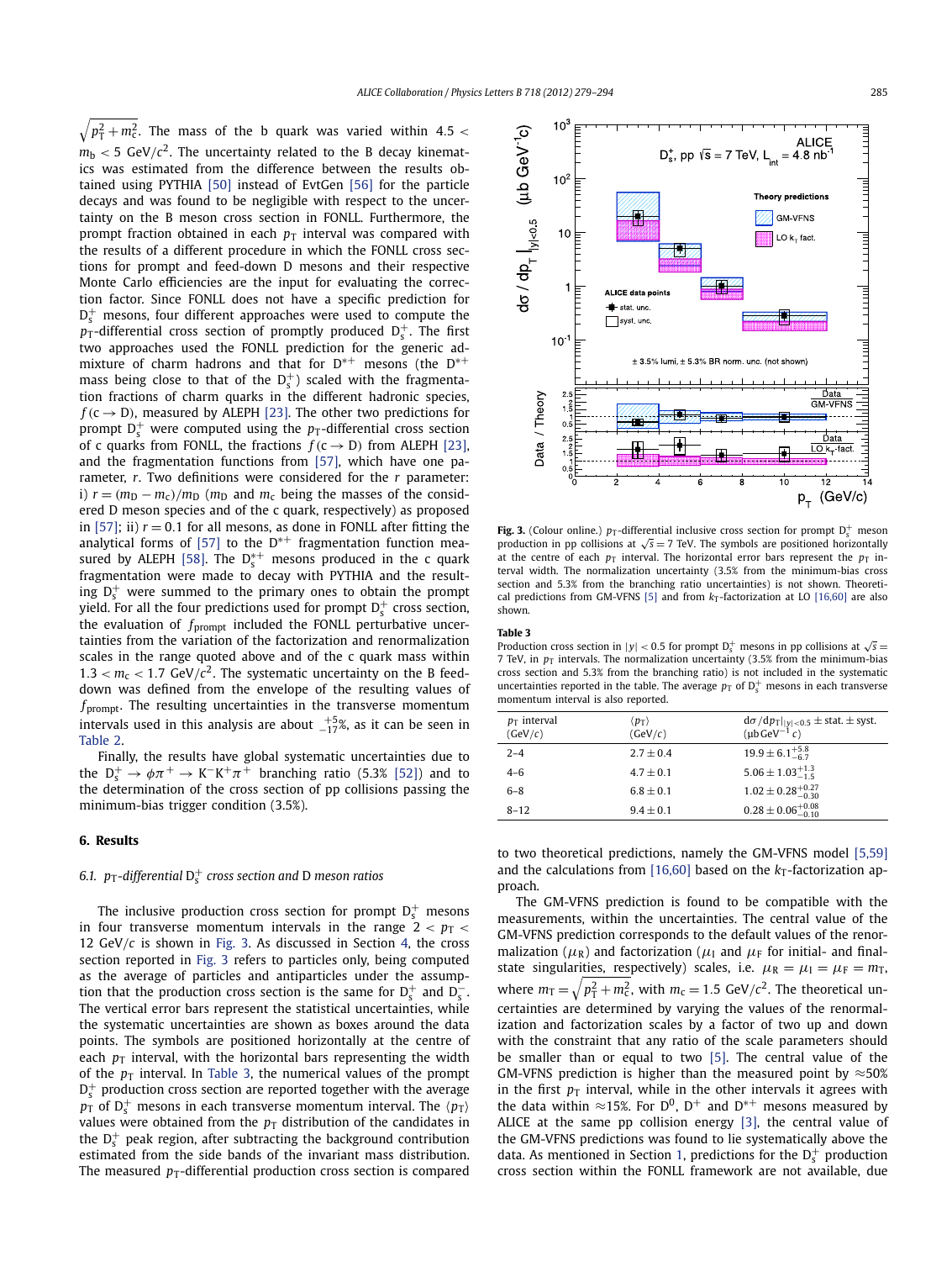<span id="page-7-0"></span>

Fig. 4. Ratios of D meson production cross sections as a function of  $p<sub>T</sub>$ . Predictions from FONLL, GM-VFNS and PYTHIA 6.4.21 with the Perugia-0 tune are also shown. For FONLL and GM-VFNS the line shows the ratio of the central values of the theoretical cross section, while the shaded area is defined by the ratios computed from the upper and lower limits of the theoretical uncertainty band.

to the poor knowledge of the fragmentation function for charmstrange mesons.

The prediction from [\[16,60\]](#page-10-0) is obtained in the framework of *k*T-factorization at LO using Kimber–Martin–Ryskin (KMR) unintegrated gluon distributions in the proton. The measured  $\mathsf{D}_\mathsf{S}^+$  cross section is described by the upper limit of the theoretical uncertainty band.

The ratios of the *p*<sub>T</sub>-differential cross sections of  $D^+$  and  $D^{*+}$ to that of  $D^0$ , taken from [\[3\],](#page-10-0) are shown in the top panels of Fig. 4. In the bottom panels of the same figure, the ratios of the  $D_s^+$  cross section to the  $D^0$  and  $D^+$  ones are displayed. In the evaluation of the systematic uncertainties on the D meson ratios, the sources of correlated and uncorrelated systematic effects were treated separately. In particular, the contributions of the yield extraction, cut efficiency and PID selection were considered as uncorrelated and summed in quadrature. The systematic uncertainty on the B feed-down subtraction, being completely correlated, was estimated from the spread of the cross section ratios obtained by varying the factorization and renormalization scales and the heavyquark mass in FONLL coherently for all mesons. The uncertainty on the tracking efficiency cancels completely in the ratios between production cross sections of mesons reconstructed from three-body decay channels (D<sup>+</sup>, D\*<sup>+</sup> and D $^{\rm +}_\mathrm{s}$ ), while a 4% systematic error was considered in the ratios involving the  $D^0$  mesons, which are reconstructed from a two-particle final state. The  $D_S^+/D^0$  and  $D_S^+/D^+$ 

ratios were corrected for the different value of pp minimum-bias cross section used in [\[3\]](#page-10-0) and in this analysis. $\frac{3}{5}$ 

The predictions from FONLL (only for  $D^0$ ,  $D^+$  and  $D^{*+}$  mesons), GM-VFNS, and the PYTHIA 6.4.21 event generator with the Perugia-0 tune are also shown.<sup>4</sup> For all these model predictions, D mesons in the rapidity range |*y*| *<* 0*.*5 were considered. In PYTHIA, the default configuration of the Perugia-0 tune for charm hadronization was used.

The  $D^+/D^0$  and  $D^{*+}/D^0$  ratios are determined in PYTHIA by an input parameter, PARJ(13), that defines the probability that a charm or heavier meson has spin 1. In the Perugia-0 tune, this parameter is set to 0.54 from the measured fractions  $P_v$  of heavy flavour mesons produced in vector state, see e.g. [\[4,29,61\].](#page-10-0) This setting results in an enhancement of the  $D^{+}/D^{0}$  and a reduction of the D∗+*/*D0 ratios with respect to those obtained with the default value,  $PARJ(13) = 0.75$ , based on spin counting.

The  $D_s^+/D^0$  and  $D_s^+/D^+$  ratios in PYTHIA are governed by another input parameter, PARJ(2), that defines the  $s/u$  ( $s/d$ ) quark

 $3$  The preliminary pp minimum-bias cross section value of 62.5 mb, used in [\[3\],](#page-10-0) was updated to 62.2 mb.

 $4$  The ratios from the  $k_T$ -factorization model of [\[16\]](#page-10-0) are not shown in Fig. 4. Indeed, in this model the fragmentation fractions  $f(c \rightarrow D)$  are taken from experimental measurements and the same fragmentation function is used for all D meson species, resulting in ratios of D meson cross sections that are independent of  $p<sub>T</sub>$ .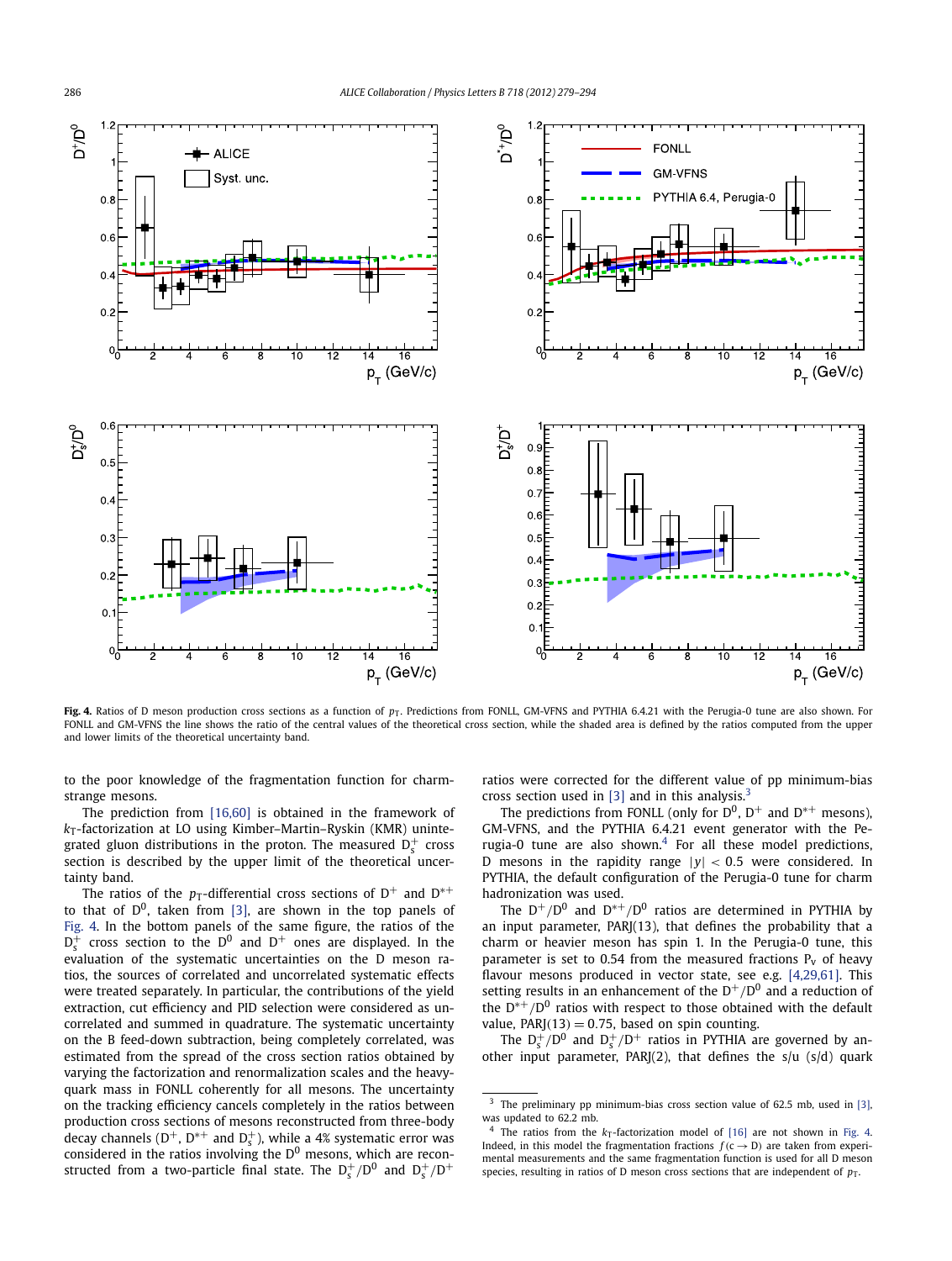suppression factor in the fragmentation process. In the Perugia-0 tune, PARJ(2) is set to 0.2, which gives rise to a reduced abundance of  $D_{\rm s}^+$  mesons with respect to the default value of 0.3. With this parameter adjustment, PYTHIA with the Perugia-0 tune reproduces reasonably well the value and  $p<sub>T</sub>$  shapes of the measured ratios involving  $D^0$ ,  $D^+$  and  $D^{*+}$ , while it slightly underestimates the abundance of  $\mathsf{D^+_s}$  mesons. The fact that <code>PYTHIA</code> with <code>Perugia-0</code> tune underestimates the strangeness production was already observed at the LHC in the light flavour sector [\[62,63\].](#page-11-0)

In the Perugia 2011 tune  $[64]$ , PAR $[(13)$  is set to the same value (0.54) as in the Perugia-0 tune, while a lower value of the strangeness suppression factor,  $PARI(2) = 0.19$ , is used. This results in the same values of the Perugia-0 tune for the D+*/*D0 and  $D^{*+}/D^0$  ratios, and in slightly lower values for the  $D_s^+/D^0$  and  $D_{\rm s}^+/D^+$  ratios.

The ratios of the FONLL and GM-VFNS predictions were computed assuming the perturbative uncertainty to be fully correlated among the D meson species, i.e. using the same scales for the cross sections at the numerator and at the denominator. Thus, the perturbative uncertainty cancels almost completely in the ratio, as it can be seen in [Fig. 4](#page-7-0) where, for both FONLL and GM-VFNS, the line shows the result obtained from the central values of the theoretical predictions, and the shaded area spans the region between the ratios computed with the upper and lower limits of the theoretical uncertainty band. The predictions from FONLL and GM-VFNS agree within uncertainties with the measured particle ratios. Indeed, in FONLL and GM-VFNS, the relative abundances of the various D meson species are not predicted by the theory: the fragmentation fractions  $f(c \rightarrow D)$  are taken from the experimental measurements. On the other hand, in both the pQCD calculations, the  $p<sub>T</sub>$ dependence of the ratios of the D meson production cross sections arises from the different fragmentation functions used to model the transfer of energy from the charm quark to a specific D meson species [\[28,65,66\]](#page-10-0) and from the different contribution from decays of higher excited states. The parton fragmentation models used in the calculations provide an adequate description of the measured data. The measured  $D_s^+/D^0$  and  $D_s^+/D^+$  ratios do not show a significant  $p_T$  dependence within the experimental uncertainties, thus suggesting a small difference between the fragmentation functions of c quarks to strange and non-strange mesons. A higher statistics data sample would be needed to conclude on a possible  $p<sub>T</sub>$  dependence of the ratios of strange to non-strange D meson cross sections.

# *6.2. p*T*-integrated* D+ <sup>s</sup> *cross section and* D *meson ratios*

The visible cross section of prompt  $D_s^+$  mesons, obtained by integrating the  $p_T$ -differential cross section in the measured  $p_T$ range  $(2 < p_T < 12 \text{ GeV}/c)$ , is

$$
\sigma_{\text{vis}}^{D_s^+} \left( 2 < p_{\text{T}} < 12 \text{ GeV/c}, \ |y| < 0.5 \right)
$$
\n
$$
= 53 \pm 12 \text{(stat.)}^{+13}_{-15} \text{(syst.)} \pm 2 \text{(lumi.)} \pm 3 \text{(BR)} \text{ pb.}
$$

The production cross section per unit of rapidity, d*σ/*d*y*, at midrapidity was computed by extrapolating the visible cross section to the full  $p_T$  range. The extrapolation factor was extracted from the FONLL-based predictions for the  $D^+_s$   $p_T$ -differential cross section described in Section [5.](#page-5-0) The extrapolation factor was taken as the ratio between the total  $D_s^+$  production cross section in  $|y| < 0.5$ and the cross section integrated in  $|y| < 0.5$  and in the  $p<sub>T</sub>$  range where the experimental measurement is performed. In particular, the central value of the extrapolation factor was computed from the prediction based on the  $p<sub>T</sub>$ -differential cross section of c quarks from FONLL, the fractions  $f(c \rightarrow D)$  from ALEPH [\[23\],](#page-10-0)

**Table 4** Ratios of the measured production cross section for prompt D mesons in  $p_T > 0$  and  $|y| < 0.5$  in pp collisions at  $\sqrt{s} = 7$  TeV.

|                       | Ratio $\pm$ (stat.) $\pm$ (syst.) $\pm$ (BR) |
|-----------------------|----------------------------------------------|
| $D^{+}/D^{0}$         | $0.48 + 0.07 + 0.11 + 0.01$                  |
| $D^{*+}/D^0$          | $0.48 + 0.07 + 0.08 + 0.01$                  |
| $D_s^+/D^0$           | $0.23 + 0.06 + 0.08 + 0.01$                  |
| $D_{s}^{+}/D_{s}^{+}$ | $0.48 + 0.13 + 0.17 + 0.03$                  |

and the fragmentation functions from [\[57\]](#page-11-0) with  $r = 0.1$ . The uncertainty on the extrapolation factor was obtained as a quadratic sum of the uncertainties from charm mass and perturbative scales, varied in the ranges described above, and from the CTEQ6.6 parton distribution functions [\[67\].](#page-11-0) Furthermore, to account for the uncertainty on the  $D_s^+$  fragmentation function, the extrapolation factors and their uncertainties were also computed using the FONLL predictions for  $D^0$ ,  $D^+$  and  $D^{*+}$  mesons and the envelope of the results was assigned as systematic uncertainty. The resulting value for the extrapolation factor is  $2.23^{+0.71}_{-0.65}$ . The prompt D<sub>5</sub><sup>+</sup> production are production as production of production  $2.5$ tion cross section per unit of rapidity in  $|y| < 0.5$  is then

$$
d\sigma^{D_s^+}/dy = 118 \pm 28 \text{(stat.)}^{+28}_{-34} \text{(syst.)} \pm 4 \text{(lumi.)}
$$

$$
\pm 6 \text{(BR)}^{+38}_{-35} \text{(extr.)} \text{ }\mu\text{b}.
$$

The D meson production ratios were computed from the cross sections per unit of rapidity, d*σ/*d*y*. The corresponding values for  $D^{0}$ ,  $D^{+}$  and  $D^{*+}$  from [\[3\]](#page-10-0) were corrected to account for the updated value of the pp minimum-bias cross section. The systematic uncertainties on the ratios were computed taking into account the correlated and uncorrelated sources as described above. The resulting values are reported in Table 4 and shown in the left-hand panel of [Fig. 5](#page-9-0) together with the results by other experiments that measured prompt charm production: LHCb [\[17\],](#page-10-0)  $e^+e^-$  data (taken from the compilation in [\[68\]\)](#page-11-0), and ep data in photoproduction from ZEUS [\[29\]](#page-10-0) and DIS from H1 [\[22\].](#page-10-0) The error bars are the quadratic sum of statistical and systematic uncertainties and do not include the uncertainty on the decay branching ratios, which are common to all experiments. The particle ratios for ZEUS and  $e^+e^-$  were computed from the compilation of fragmentation fractions  $f(c \rightarrow D)$  published in [\[29\]](#page-10-0) after updating the branching ratios of the considered decay channels to the most recent values [\[52\].](#page-11-0) For the ZEUS data, the systematic uncertainties were propagated to the particle ratios by properly taking into account correlated and uncorrelated sources [\[69\].](#page-11-0) For the H1 data, the D meson ratios were computed starting from the unconstrained values of  $f(c \rightarrow D)$  published in [\[22\],](#page-10-0) taking into account the correlated part of the systematic uncertainty and subtracting from the quoted 'theoretical' uncertainty the contribution due to the decay branching ratio [\[70\].](#page-11-0) Also in this case, a correction was applied to account for the updates in the branching ratios of the considered decay channels. The ALICE results are compatible with the other measurements within uncertainties.

The values predicted by PYTHIA 6.4.21 with the Perugia-0 tune are also shown in the figure, as well as those from a canonical implementation of the Statistical Hadronization Model (SHM) [\[71\].](#page-11-0) The values from PYTHIA were obtained by integrating the prompt D meson yields in the range  $|y| < 0.5$  and  $p<sub>T</sub> > 0$ . The SHM, which computes the hadron abundances assuming that particles originate from a hadron gas in thermodynamical equilibrium, provides a good description of the measured hadron yields in heavy-ion collisions at various energies and centralities [\[72\],](#page-11-0) but it can also be applied to small systems like pp [\[73,74\]](#page-11-0) and  $e^+e^-$  [\[75,76\].](#page-11-0) The SHM results used for the present comparison were computed for prompt D mesons, assuming a temperature *T* of 164 MeV and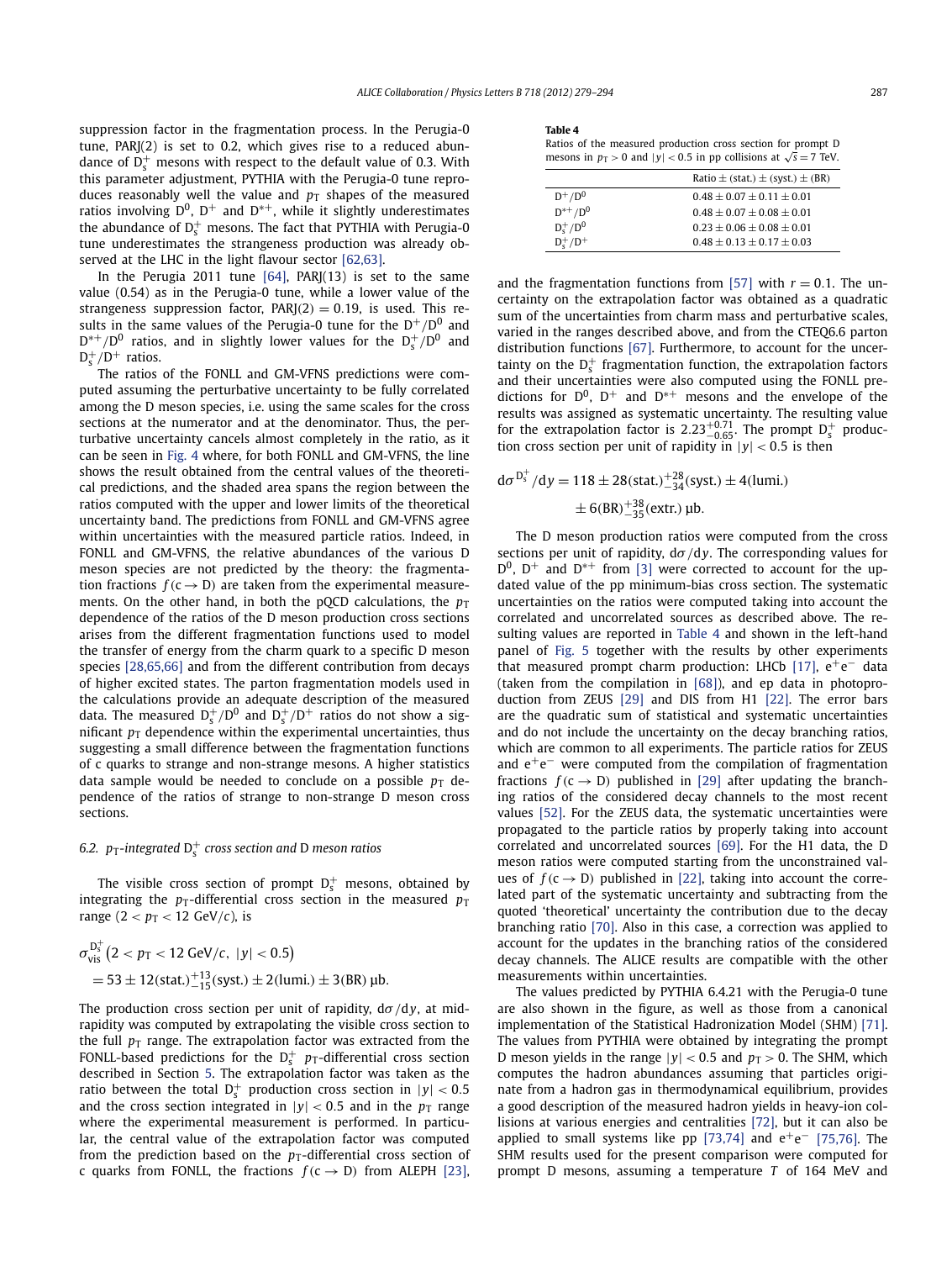<span id="page-9-0"></span>

Fig. 5. Left:  $p_T$ -integrated ratios of D meson production cross sections compared with other experiments [\[17,22,29,68\].](#page-10-0) Error bars are the quadratic sum of statistical and systematic uncertainties, without including the uncertainty on the BR which is common to all experiments. Right: strangeness suppression factor *γ*s compared to measure-ments by other experiments [\[18,22,29,68\].](#page-10-0) Predictions from PYTHIA 6.4.21 with the Perugia-0 tune and from a canonical implementation of the statistical hadronization model (SHM) [\[71\]](#page-11-0) are also shown. The gray band represents the uncertainty on the SHM predictions due to the uncertainty on the volume and on the strangeness fugacity (see text for details).

a volume *V* of  $30 \pm 10$  fm<sup>3</sup> at the moment of hadron decoupling. The dependence on temperature of the cross section ratios considered in this analysis is rather small within the few MeV uncertainty on the value of *T*. To properly reproduce the yield of strange particles in small systems, such as pp and  $e^+e^-$ , an additional parameter, the fugacity [\[74\],](#page-11-0) is usually introduced in the partition function to account for the deviation of strange particle yields from their chemical equilibrium values. For the SHM predictions reported here, a value of strangeness fugacity of  $0.60 \pm 0.04$ , extrapolated from the results of a fit to particle yields in pp collisions at  $\sqrt{s}$  = 200 GeV [\[77\],](#page-11-0) was used. With these parameters, the SHM provides a good description of the measured ratios of D meson cross sections.

The strangeness suppression factor for charm mesons, *γ*s, was also evaluated. It is defined as the ratio of the production cross sections of charm-strange mesons  $(c\bar{s})$  to that of non-strange charm mesons (average of cd and cu).<sup>5</sup> Since all D<sup>\*+</sup> and D<sup>\*0</sup> mesons decay into either a D<sup>0</sup> or a D<sup>+</sup>, and all D<sup>\*+</sup> decays produce a  $D_s^+$  meson [\[52\],](#page-11-0) the strangeness suppression factor was computed as

$$
\gamma_{\rm S} = \frac{2d\sigma(D_{\rm S}^{+})/dy}{d\sigma(D^0)/dy + d\sigma(D^+)/dy}.\tag{2}
$$

The contribution to  $D^0$  and  $D^+$  yield from decays of excited charmstrange mesons heavier than  $\mathsf{D}^{*+}_{\mathsf{S}}$  was neglected.

The resulting value of  $\gamma_{\rm s}$ , computed from the D<sup>+</sup>, D<sup>0</sup> and D<sup>+</sup> cross sections per unit of rapidity (d*σ/*d*y*), is

 $\gamma_s = 0.31 \pm 0.08$ *(stat.)*  $\pm 0.10$ *(syst.)*  $\pm 0.02$ *(BR).* 

Charm-strange meson production is suppressed by a factor  $\approx$ 3.2 in the fragmentation of charm quarks. In the right-hand panel of Fig. 5, this result is compared with the  $\gamma_s$  measurements by other experiments, taken from the compilation in [\[21\],](#page-10-0) after updating

the branching ratios of the considered decay channels to the values in [\[52\].](#page-11-0) The preliminary measurement by ATLAS [\[18\]](#page-10-0) in pp collisions at the LHC, obtained using an equivalent (under the hypothesis of isospin symmetry between u and d quarks) definition of the strangeness suppression factor based on the cross sections of  $D_s^+$ ,  $D^+$  and  $D^{*+}$  in charm hadronization, is also shown. The error bars are the quadratic sum of statistical and systematic uncertainties and do not include the uncertainty on the decay BR. The values from PYTHIA with the Perugia-0 tune, where *γ*<sup>s</sup> corresponds to PARJ(2), and the statistical hadronization model described above are also shown for reference. It is also interesting to note that a similar amount of strangeness suppression was reported for beauty mesons by the LHCb Collaboration that measured the ratio of strange B mesons to light neutral B mesons,  $f_s/f_d$ , obtaining the value 0.267<sup>+0.021</sup> [\[78\].](#page-11-0)

All the *γ*<sup>s</sup> measurements, performed in different colliding systems and at different centre-of-mass energies are compatible within experimental uncertainties. The current ALICE and ATLAS results at LHC energy in the central rapidity region do not allow one to conclude on a possible lifting of strangeness suppression with increasing collision energy. Furthermore, the  $D_s^+/D^0$  ( $D_s^+/D^+$ ) ratios are measured at the LHC both at mid-rapidity and at forward rapidity, thus allowing one to study a possible rapidity dependence of the strangeness suppression in charm hadronization. From the comparison of the ALICE and LHCb results with the current experimental uncertainties (left-hand panel of Fig. 5), it is not possible to draw a firm conclusion on this point.

#### **7. Summary**

The inclusive production cross section for prompt  $D_s^+$  meson has been measured in the transverse momentum range 2 *<*  $p_T < 12$  GeV/*c* at central rapidity in pp collisions at  $\sqrt{s} = 7$  TeV.  $D_s^+$  mesons were reconstructed in the hadronic decay channel D+ <sup>s</sup> → *φπ*<sup>+</sup> with *φ* → <sup>K</sup>−K+, and charge conjugates, using the ALICE detector. The measured differential cross section is described within uncertainties by the prediction from the GM-VFNS calculation, which is based on perturbative QCD at NLO with the collinear factorization approach, and it is compatible with the upper side of the uncertainty band of calculations based on the

<sup>5</sup> The same symbol *γ*<sup>s</sup> is used in the statistical hadronization model to indicate the fugacity, which, as mentioned above, is usually included in the partition function to account for strangeness suppression. However, the two *γ*<sup>s</sup> are different. Indeed, in the statistical hadronization model, the value of the ratio between strange and non-strange charm mesons is proportional to the fugacity, but not equal to it, due to the different masses of the various D meson species.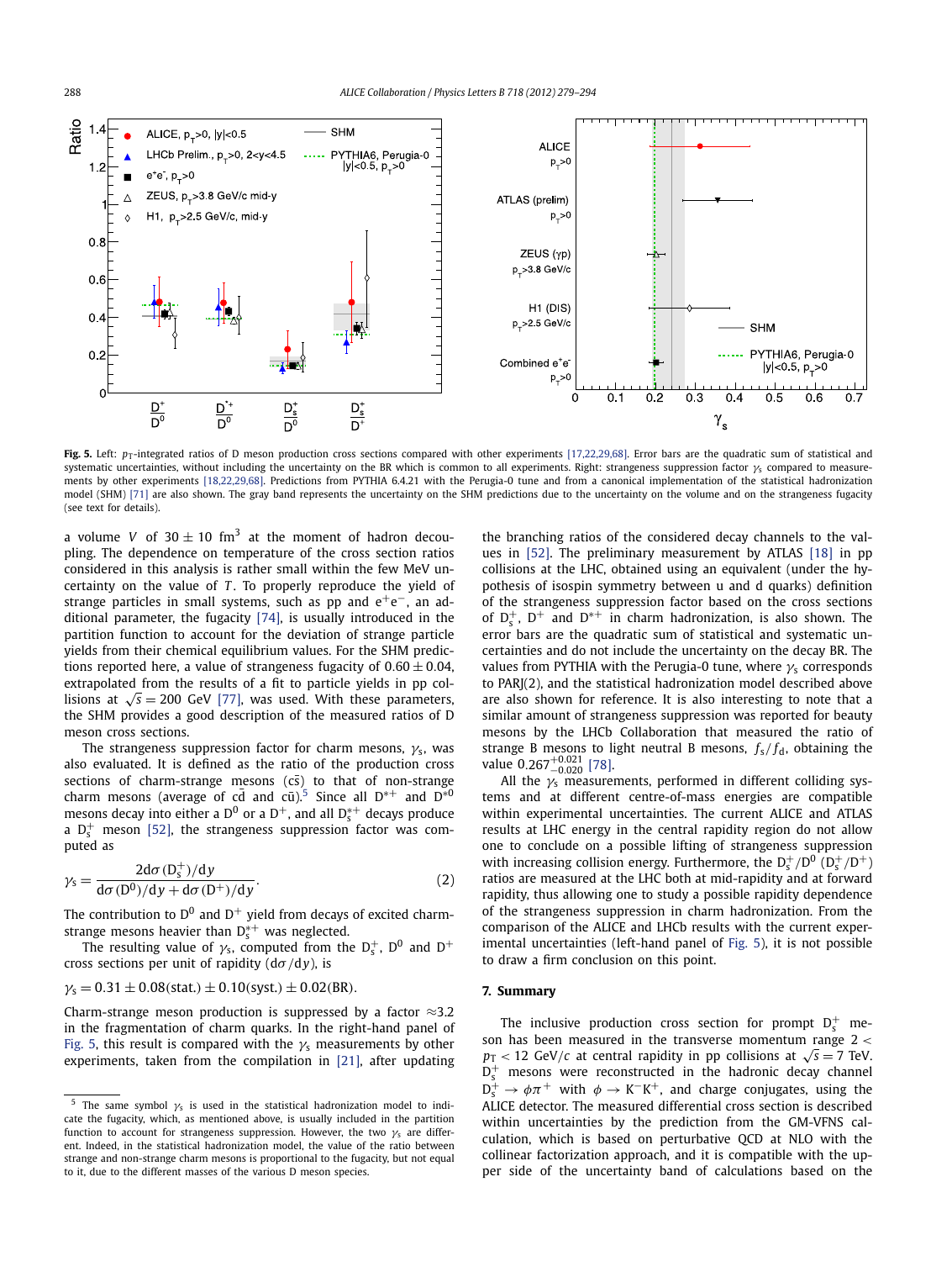<span id="page-10-0"></span> $k<sub>T</sub>$ -factorization approach at LO. The relative D meson production yields and the strangeness suppression factor,  $\gamma_s = 0.31 \pm$  $0.08$ (stat.)  $\pm$  0.10(syst.)  $\pm$  0.02(BR), agree within the present experimental uncertainties with those measured by other experiments for different centre-of-mass energies and colliding systems. More precise measurements are needed to address the possible energy and rapidity dependence of strangeness suppression in charm hadronization.

#### **Acknowledgements**

The ALICE Collaboration would like to thank all its engineers and technicians for their invaluable contributions to the construction of the experiment and the CERN accelerator teams for the outstanding performance of the LHC complex. The ALICE Collaboration would like to thank M. Cacciari and H. Spiesberger for providing pQCD predictions that are used for the feed-down correction and for comparison to the measured data. The ALICE Collaboration would like to thank R. Maciula and A. Szczurek for providing the predictions based on the  $k<sub>T</sub>$ -factorization approach. The ALICE Collaboration would like to thank the Zeus and H1 Collaborations, and in particular L. Gladilin and K. Krueger, for providing updated values of the branching fractions and D meson ratios.

The ALICE Collaboration acknowledges the following funding agencies for their support in building and running the ALICE detector:

Calouste Gulbenkian Foundation from Lisbon and Swiss Fonds Kidagan, Armenia;

Conselho Nacional de Desenvolvimento Científico e Tecnológico (CNPq), Financiadora de Estudos e Projetos (FINEP), Fundação de Amparo à Pesquisa do Estado de São Paulo (FAPESP);

National Natural Science Foundation of China (NSFC), the Chinese Ministry of Education (CMOE) and the Ministry of Science and Technology of China (MSTC);

Ministry of Education and Youth of the Czech Republic;

- Danish Natural Science Research Council, the Carlsberg Foundation and the Danish National Research Foundation;
- The European Research Council under the European Community's Seventh Framework Programme;
	- Helsinki Institute of Physics and the Academy of Finland;
- French CNRS-IN2P3, the 'Region Pays de Loire', 'Region Alsace', 'Region Auvergne' and CEA, France;

German BMBF and the Helmholtz Association;

General Secretariat for Research and Technology, Ministry of Development, Greece;

Hungarian OTKA and National Office for Research and Technology (NKTH);

Department of Atomic Energy and Department of Science and Technology of the Government of India;

Istituto Nazionale di Fisica Nucleare (INFN) of Italy;

MEXT Grant-in-Aid for Specially Promoted Research, Japan;

Joint Institute for Nuclear Research, Dubna;

National Research Foundation of Korea (NRF);

CONACYT, DGAPA, México, ALFA-EC and the HELEN Program (High-Energy physics Latin-American–European Network);

Stichting voor Fundamenteel Onderzoek der Materie (FOM) and the Nederlandse Organisatie voor Wetenschappelijk Onderzoek (NWO), Netherlands;

Research Council of Norway (NFR);

Polish Ministry of Science and Higher Education;

National Authority for Scientific Research – NASR (Autoritatea Națională pentru Cercetare Științifică – ANCS);

Federal Agency of Science of the Ministry of Education and Science of Russian Federation, International Science and Technology Center, Russian Academy of Sciences, Russian Federal Agency of Atomic Energy, Russian Federal Agency for Science and Innovations and CERN-INTAS;

Ministry of Education of Slovakia;

Department of Science and Technology, South Africa;

CIEMAT, EELA, Ministerio de Educación y Ciencia of Spain, Xunta de Galicia (Consellería de Educación), CEADEN, Cubaenergía, Cuba, and IAEA (International Atomic Energy Agency);

Swedish Research Council (VR) and Knut & Alice Wallenberg Foundation (KAW);

Ukraine Ministry of Education and Science;

United Kingdom Science and Technology Facilities Council (STFC);

The United States Department of Energy, the United States National Science Foundation, the State of Texas, and the State of Ohio.

#### **Open access**

This article is published Open Access at [sciencedirect.com.](http://www.sciencedirect.com) It is distributed under the terms of the Creative Commons Attribution License 3.0, which permits unrestricted use, distribution, and reproduction in any medium, provided the original authors and source are credited.

#### **References**

- [1] M. Cacciari, M. Greco, P. Nason, JHEP 9805 (1998) 007;
- M. Cacciari, S. Frixione, P. Nason, JHEP 0103 (2001) 006.
- [2] B.A. Kniehl, et al., Phys. Rev. D 77 (2008) 014011;
- B.A. Kniehl, et al., Phys. Rev. Lett. 96 (2006) 012001.
- [3] B. Abelev, et al., ALICE Collaboration, JHEP 1201 (2012) 128.
- [4] B.I. Abelev, et al., ALICE Collaboration, JHEP 1207 (2012) 191. [5] B.A. Kniehl, G. Kramer, I. Schienbein, H. Spiesberger, Eur. Phys. J. C 72 (2012)
- 2082, DESY 12-013, MZ-TH/12-07, LPSC 12019, arXiv:1202.0439 [hep-ph].
- [6] M. Cacciari, S. Frixione, N. Houdeau, M.L. Mangano, P. Nason, G. Ridolfi, CERN-PH-TH/2011-227, arXiv:1205.6344 [hep-ph].
- [7] D. Acosta, et al., CDF II Collaboration, Phys. Rev. Lett. 91 (2003) 241804.
- [8] M. Cacciari, P. Nason, JHEP 0309 (2003) 006.
- [9] A. Adare, et al., PHENIX Collaboration, Phys. Rev. Lett. 97 (2006) 252002.
- [10] B.I. Abelev, et al., STAR Collaboration, Phys. Rev. Lett. 98 (2007) 192301.
- [11] S. Catani, M. Ciafaloni, F. Hautmann, Nucl. Phys. B 366 (1991) 135.
- [12] J.C. Collins, R.K. Ellis, Nucl. Phys. B 360 (1991) 3.
- [13] J.R. Andersen, et al., Small x Collaboration, Eur. Phys. J. C 48 (2006) 53.
- [14] M. Luszczak, R. Maciula, A. Szczurek, Phys. Rev. D 79 (2009) 034009.
- [15] R. Maciula, M. Luszczak, A. Szczurek, arXiv:1207.6533 [hep-ph].
- [16] R. Maciula, M. Luszczak, A. Szczurek, arXiv:1208.6126 [hep-ph].
- [17] LHCb Collaboration, LHCb-CONF-2010-013, 2010.
- [18] ATLAS Collaboration, ATLAS-CONF-2011-017, 2011.
- [19] R. Aaij, et al., LHCb Collaboration, Phys. Lett. B 713 (2012) 186.
- [20] E. Norrbin, T. Sjostrand, Eur. Phys. J. C 17 (2000) 137, hep-ph/0005110.
- [21] S. Chekanov, et al., ZEUS Collaboration, JHEP 0707 (2007) 074.
- [22] A. Aktas, et al., H1 Collaboration, Eur. Phys. J. C 38 (2005) 447.
- [23] R. Barate, et al., ALEPH Collaboration, Eur. Phys. J. C 16 (2000) 597.
- [24] P. Abreu, et al., DELPHI Collaboration, Eur. Phys. J. C 12 (2000) 209.
- [25] G. Alexander, et al., OPAL Collaboration, Z. Phys. C 72 (1996) 1.
- [26] D. Bortoletto, et al., CLEO Collaboration, Phys. Rev. D 37 (1988) 1719; D. Bortoletto, et al., CLEO Collaboration, Phys. Rev. D 39 (1989) 1471 (Erratum); R.A. Briere, et al., CLEO Collaboration, Phys. Rev. D 62 (2000) 072003; M. Artuso, et al., CLEO Collaboration, Phys. Rev. D 70 (2004) 112001.
- [27] H. Albrecht, et al., ARGUS Collaboration, Z. Phys. C 52 (1991) 353; H. Albrecht, et al., ARGUS Collaboration, Z. Phys. C 54 (1992) 1.
- [28] B.A. Kniehl, G. Kramer, Phys. Rev. D 74 (2006) 037502.
- [29] S. Chekanov, et al., ZEUS Collaboration, Eur. Phys. J. C 44 (2005) 351.
- [30] E.V. Shuryak, Phys. Rept. 61 (1980) 71; F. Karsch, J. Phys. Conf. Ser. 46 (2006) 122;

R. Stock, in: Landolt–Boernstein I 21A: Elementary particles, 7, arXiv:0807.1610 [nucl-ex].

- [31] Y.L. Dokshitzer, D.E. Kharzeev, Phys. Lett. B 519 (2001) 199.
- [32] N. Armesto, A. Dainese, C.A. Salgado, U.A. Wiedemann, Phys. Rev. D 71 (2005) 054027.
- [33] B. Abelev, et al., ALICE Collaboration, JHEP 1209 (2012) 112.
- [34] F. Antinori, et al., NA57 Collaboration, J. Phys. G 32 (2006) 427.
- [35] B.I. Abelev, et al., STAR Collaboration, Phys. Rev. C 79 (2009) 034909.
- [36] G. Agakishiev, et al., STAR Collaboration, Phys. Rev. Lett. 108 (2012) 072301.
- [37] B. Hippolyte, for the ALICE Collaboration, arXiv:1112.5803 [nucl-ex].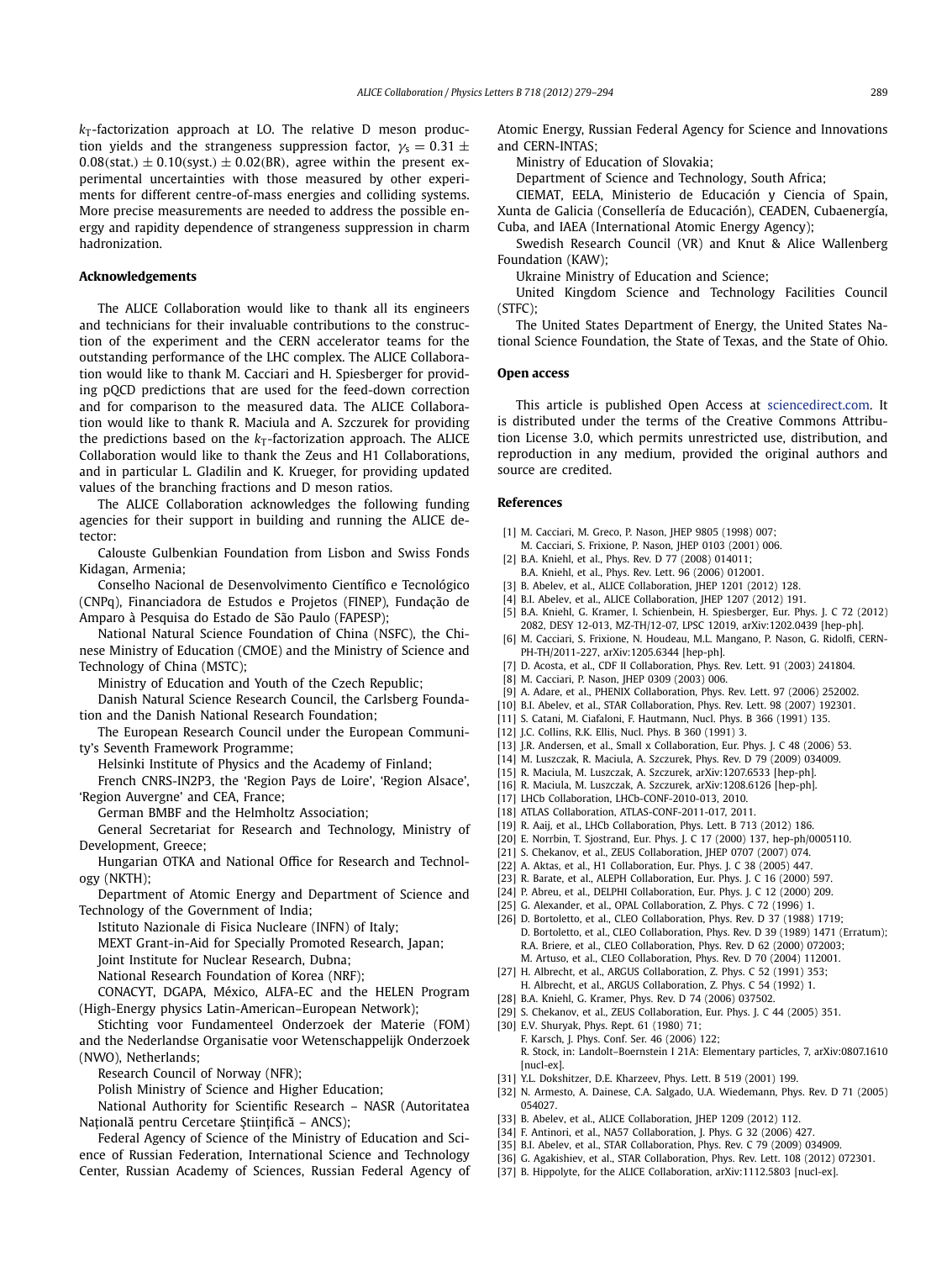- <span id="page-11-0"></span>[38] I. Kuznetsova, J. Rafelski, Eur. Phys. J. C 51 (2007) 113. [39] M. He, R.J. Fries, R. Rapp, arXiv:1204.4442 [nucl-th].
- [40] A. Andronic, P. Braun-Munzinger, K. Redlich, J. Stachel, Phys. Lett. B 571 (2003) 36.
- [41] J. Adams, et al., STAR Collaboration, Phys. Rev. Lett. 95 (2005) 122301.
- [42] J. Adams, et al., STAR Collaboration, Phys. Rev. Lett. 92 (2004) 52302.
- [43] S.S. Adler, et al., PHENIX Collaboration, Phys. Rev. C 69 (2004) 034909.
- [44] K. Aamodt, et al., ALICE Collaboration, JINST 3 (2008) S08002.
- [45] K. Aamodt, et al., ALICE Collaboration, JINST 5 (2010) P03003.
- [46] J. Alme, et al., Nucl. Instrum. Methods A 622 (2010) 316.
- [47] K. Aamodt, et al., ALICE Collaboration, Eur. Phys. J. C 71 (2011) 1655.
- [48] M. Gagliardi, et al., ALICE Collaboration, arXiv:1109.5369 [hep-ex].
- [49] B. Abeley, et al., ALICE Collaboration, arXiv:1208.4968 [hep-ex].
- [50] T. Sjöstrand, S. Mrenna, P.Z. Skands, JHEP 0605 (2006) 026.
- [51] P.Z. Skands, arXiv:0905.3418, 2009.
- [52] J. Beringer, et al., Particle Data Group, Phys. Rev. D 86 (2012) 010001.
- [53] K. Oyama, for the ALICE Collaboration, in: Proceedings of the LHC Lumi Days 2012, submitted for publication, [https://indico.cern.ch/getFile.py/](https://indico.cern.ch/getFile.py/access?contribId=7&sessionId=0&resId=2&materialId=paper&confId=162948) [access?contribId=7&sessionId=0&resId=2&materialId=paper&confId=162948.](https://indico.cern.ch/getFile.py/access?contribId=7&sessionId=0&resId=2&materialId=paper&confId=162948)
- [54] S. van der Meer, ISR-PO/68-31, KEK68-64.
- [55] R. Brun, et al., CERN Program Library Long Write-up, W5013, GEANT Detector Description and Simulation Tool, 1994.
- [56] D.J. Lange, Nucl. Instrum. Methods A 462 (2001) 152.
- [57] E. Braaten, K. Cheung, S. Fleming, T.C. Yuan, Phys. Rev. D 51 (1995) 4819.
- [58] M. Cacciari, P. Nason, IHEP 0309 (2003) 006.
- [59] B.A. Kniehl, et al., Phys. Rev. Lett. 96 (2006) 012001.
- [60] R. Maciula, M. Luszczak, A. Szczurek, private communication.
- [61] A. David, Phys. Lett. B 644 (2007) 224.
- [62] K. Aamodt, et al., ALICE Collaboration, Eur. Phys. J. C 71 (2011) 1594.
- [63] V. Khachatryan, et al., CMS Collaboration, JHEP 1105 (2011) 064.
- [64] P.Z. Skands, Phys. Rev. D 82 (2010) 074018.
- [65] M. Cacciari, P. Nason, JHEP 0309 (2003) 006.
- [66] T. Kneesch, B.A. Kniehl, G. Kramer, I. Schienbein, Nucl. Phys. B 799 (2008) 34.
- [67] P.M. Nadolsky, et al., Phys. Rev. D 78 (2008) 013004.
- [68] L. Gladilin, arXiv:hep-ex/9912064, 1999.
- [69] Private communication with Zeus Collaboration.
- [70] Private communication with H1 Collaboration.
- [71] A. Andronic, F. Beutler, P. Braun-Munzinger, K. Redlich, J. Stachel, Phys. Lett. B 678 (2009) 350, and private communication.
- [72] A. Andronic, P. Braun-Munzinger, J. Stachel, Phys. Lett. B 673 (2009) 142.
- [73] F. Becattini, U.W. Heinz, Z. Phys. C 76 (1997) 269;
- F. Becattini, U.W. Heinz, Z. Phys. C 76 (1997) 578 (Erratum).
- [74] I. Kraus, J. Cleymans, H. Oeschler, K. Redlich, Phys. Rev. C 79 (2009) 014901.
- [75] F. Becattini, Z. Phys. C 69 (1996) 485.
- [76] F. Becattini, J. Phys. G 23 (1997) 1933.
- [77] B.I. Abelev, et al., STAR Collaboration, Phys. Rev. C 79 (2009) 034909.
- [78] R. Aaij, et al., LHCb Collaboration, Phys. Rev. D 85 (2012) 032008.

### **ALICE Collaboration**

B. Abelev  $^{68}$ , J. Adam  $^{34}$ , D. Adamová  $^{73}$ , A.M. Adare  $^{120}$ , M.M. Aggarwal  $^{77}$ , G. Aglieri Rinella  $^{30}$ , A.G. Agocs <sup>60</sup>, A. Agostinelli <sup>19</sup>, S. Aguilar Salazar <sup>56</sup>, Z. Ahammed <sup>116</sup>, N. Ahmad <sup>14</sup>, A. Ahmad Masoodi <sup>14</sup>, S.A. Ahn  $^{62}$ , S.U. Ahn  $^{37}$ , A. Akindinov  $^{46}$ , D. Aleksandrov  $^{88}$ , B. Alessandro  $^{94}$ , R. Alfaro Molina  $^{56}$ , A. Alici [97](#page-15-0)*,*[10,](#page-14-0) A. Alkin [2,](#page-14-0) E. Almaráz Aviña [56,](#page-14-0) J. Alme [32,](#page-14-0) T. Alt [36,](#page-14-0) V. Altini [28,](#page-14-0) S. Altinpinar [15,](#page-14-0) I. Altsybeev  $^{117}$ , C. Andrei  $^{70}$ , A. Andronic  $^{85}$ , V. Anguelov  $^{82}$ , J. Anielski  $^{54}$ , C. Anson  $^{16}$ , T. Antičić  $^{86},$ F. Antinori <sup>93</sup>, P. Antonioli <sup>97</sup>, L. Aphecetche <sup>102</sup>, H. Appelshäuser <sup>52</sup>, N. Arbor <sup>64</sup>, S. Arcelli <sup>19</sup>, A. Arend <sup>52</sup>, N. Armesto  $^{13}$ , R. Arnaldi  $^{94}$ , T. Aronsson  $^{120}$ , I.C. Arsene  $^{85}$ , M. Arslandok  $^{52}$ , A. Asryan  $^{117}$  $^{117}$  $^{117}$ , A. Augustinus [30,](#page-14-0) R. Averbeck [85,](#page-15-0) T.C. Awes [74,](#page-15-0) J. Äystö [38,](#page-14-0) M.D. Azmi [14](#page-14-0)*,*[79,](#page-15-0) M. Bach [36,](#page-14-0) A. Badalà [99,](#page-15-0) Y.W. Baek [63](#page-15-0)*,*[37,](#page-14-0) R. Bailhache [52,](#page-14-0) R. Bala [94,](#page-15-0) R. Baldini Ferroli [10,](#page-14-0) A. Baldisseri [12](#page-14-0), A. Baldit [63](#page-15-0), F. Baltasar Dos Santos Pedrosa $^{30}$ , J. Bán $^{47}$ , R.C. Baral $^{48}$ , R. Barbera $^{25}$  $^{25}$  $^{25}$ , F. Barile $^{28}$ , G.G. Barnaföldi $^{60}$ , L.S. Barnby  $^{90}$ , V. Barret  $^{63}$  $^{63}$  $^{63}$ , J. Bartke  $^{104}$ , M. Basile  $^{19}$  $^{19}$  $^{19}$ , N. Bastid  $^{63}$ , S. Basu  $^{116}$ , B. Bathen  $^{54}$ , G. Batigne  $^{102}$ , B. Batyunya  $^{59}$ , C. Baumann  $^{52}$  $^{52}$  $^{52}$ , I.G. Bearden  $^{71}$ , H. Beck  $^{52}$ , I. Belikov  $^{58}$ , F. Bellini  $^{19}$ , R. Bellwied  $^{110}$ , E. Belmont-Moreno  $^{56}$ , G. Bencedi  $^{60}$ , S. Beole  $^{23}$ , I. Berceanu  $^{70}$  $^{70}$  $^{70}$ , A. Bercuci  $^{70}$ , Y. Berdnikov  $^{75}$ , D. Berenyi  $^{60}$  $^{60}$  $^{60}$ , A.A.E. Bergognon  $^{102}$ , D. Berzano  $^{94}$ , L. Betev  $^{30}$ , A. Bhasin  $^{80}$ , A.K. Bhati  $^{77}$ , J. Bhom  $^{114}$ , L. Bianchi <sup>[23](#page-14-0)</sup>, N. Bianchi <sup>[65](#page-15-0)</sup>, C. Bianchin <sup>20</sup>, J. Bielčík <sup>34</sup>, J. Bielčíková <sup>73</sup>, A. Bilandzic <sup>[72](#page-15-0),71</sup>, S. Bjelogrlic <sup>45</sup>, F. Blanco  $^8$ , F. Blanco  $^{110}$ , D. Blau  $^{88}$ , C. Blume  $^{52}$ , M. Boccioli  $^{30}$ , N. Bock  $^{16}$ , S. Böttger  $^{51}$ , A. Bogdanov  $^{69}$  $^{69}$  $^{69}$ , H. Bøggild <sup>71</sup>, M. Bogolyubsky  $^{43}$ , L. Boldizsár  $^{60}$ , M. Bombara  $^{35}$ , J. Book  $^{52}$ , H. Borel  $^{12}$ , A. Borissov  $^{119}$ , S. Bose  $^{89}$ , F. Bossú  $^{23}$ , M. Botje  $^{72}$ , E. Botta  $^{23}$ , B. Boyer  $^{42}$ , E. Braidot  $^{67}$ , P. Braun-Munzinger  $^{85},$ M. Bregant [102,](#page-15-0) T. Breitner [51,](#page-14-0) T.A. Browning [83,](#page-15-0) M. Broz [33,](#page-14-0) R. Brun [30,](#page-14-0) E. Bruna [23](#page-14-0)*,*[94,](#page-15-0) G.E. Bruno [28,](#page-14-0) D. Budnikov [87,](#page-15-0) H. Buesching [52,](#page-14-0) S. Bufalino [23](#page-14-0)*,*[94,](#page-15-0) O. Busch [82,](#page-15-0) Z. Buthelezi [79,](#page-15-0) D. Caballero Orduna [120,](#page-15-0) D. Caffarri <sup>[20](#page-14-0),93</sup>, X. Cai <sup>5</sup>, H. Caines <sup>120</sup>, E. Calvo Villar <sup>[91](#page-15-0)</sup>, P. Camerini <sup>21</sup>, V. Canoa Roman <sup>9</sup>, G. Cara Romeo <sup>97</sup>, F. Carena <sup>30</sup>, W. Carena <sup>30</sup>, N. Carlin Filho <sup>107</sup>, F. Carminati <sup>30</sup>, A. Casanova Díaz <sup>65</sup>, J. Castillo Castellanos <sup>12</sup>, J.F. Castillo Hernandez <sup>85</sup>, E.A.R. Casula <sup>22</sup>, V. Catanescu <sup>70</sup>, C. Cavicchioli <sup>30</sup>, C. Ceballos Sanchez [7,](#page-14-0) J. Cepila [34,](#page-14-0) P. Cerello [94,](#page-15-0) B. Chang [38](#page-14-0)*,*[123,](#page-15-0) S. Chapeland [30,](#page-14-0) J.L. Charvet [12,](#page-14-0) S. Chattopadhyay [116,](#page-15-0) S. Chattopadhyay [89,](#page-15-0) I. Chawla [77,](#page-15-0) M. Cherney [76,](#page-15-0) C. Cheshkov [30](#page-14-0)*,*[109,](#page-15-0) B. Cheynis [109,](#page-15-0) V. Chibante Barroso  $^{30}$  $^{30}$  $^{30}$ , D.D. Chinellato  $^{108}$  $^{108}$  $^{108}$ , P. Chochula  $^{30}$ , M. Chojnacki  $^{45}$ , S. Choudhury  $^{116}$ , P. Christakoglou  $^{72}$  $^{72}$  $^{72}$ , C.H. Christensen  $^{71}$ , P. Christiansen  $^{29}$ , T. Chujo  $^{114}$ , S.U. Chung  $^{84}$ , C. Cicalo  $^{96}$ , L. Cifarelli [19](#page-14-0)*,*[30](#page-14-0)*,*[10,](#page-14-0) F. Cindolo [97,](#page-15-0) J. Cleymans [79,](#page-15-0) F. Coccetti [10,](#page-14-0) F. Colamaria [28,](#page-14-0) D. Colella [28,](#page-14-0) G. Conesa Balbastre  $64$ , Z. Conesa del Valle  $30$ , P. Constantin  $82$ , G. Contin  $21$ , J.G. Contreras  $9$ , T.M. Cormier <sup>119</sup>, Y. Corrales Morales <sup>[23](#page-14-0)</sup>, P. Cortese <sup>27</sup>, I. Cortés Maldonado <sup>1</sup>, M.R. Cosentino <sup>67</sup>, F. Costa <sup>30</sup>, M.E. Cotallo [8,](#page-14-0) E. Crescio [9](#page-14-0), P. Crochet [63,](#page-15-0) E. Cruz Alaniz [56,](#page-14-0) E. Cuautle [55,](#page-14-0) L. Cunqueiro [65,](#page-15-0) A. Dainese [20](#page-14-0)*,*[93](#page-15-0), H.H. Dalsgaard  $^{71}$  $^{71}$  $^{71}$ , A. Danu  $^{50}$ , I. Das  $^{42}$ , D. Das  $^{89}$ , K. Das  $^{89}$ , S. Dash  $^{40}$ , A. Dash  $^{108}$ , S. De  $^{116}$ , G.O.V. de Barros <sup>107</sup>, A. De Caro <sup>[26](#page-14-0), 10</sup>, G. de Cataldo <sup>[98](#page-15-0)</sup>, J. de Cuveland <sup>36</sup>, A. De Falco <sup>22</sup>, D. De Gruttola <sup>26</sup>,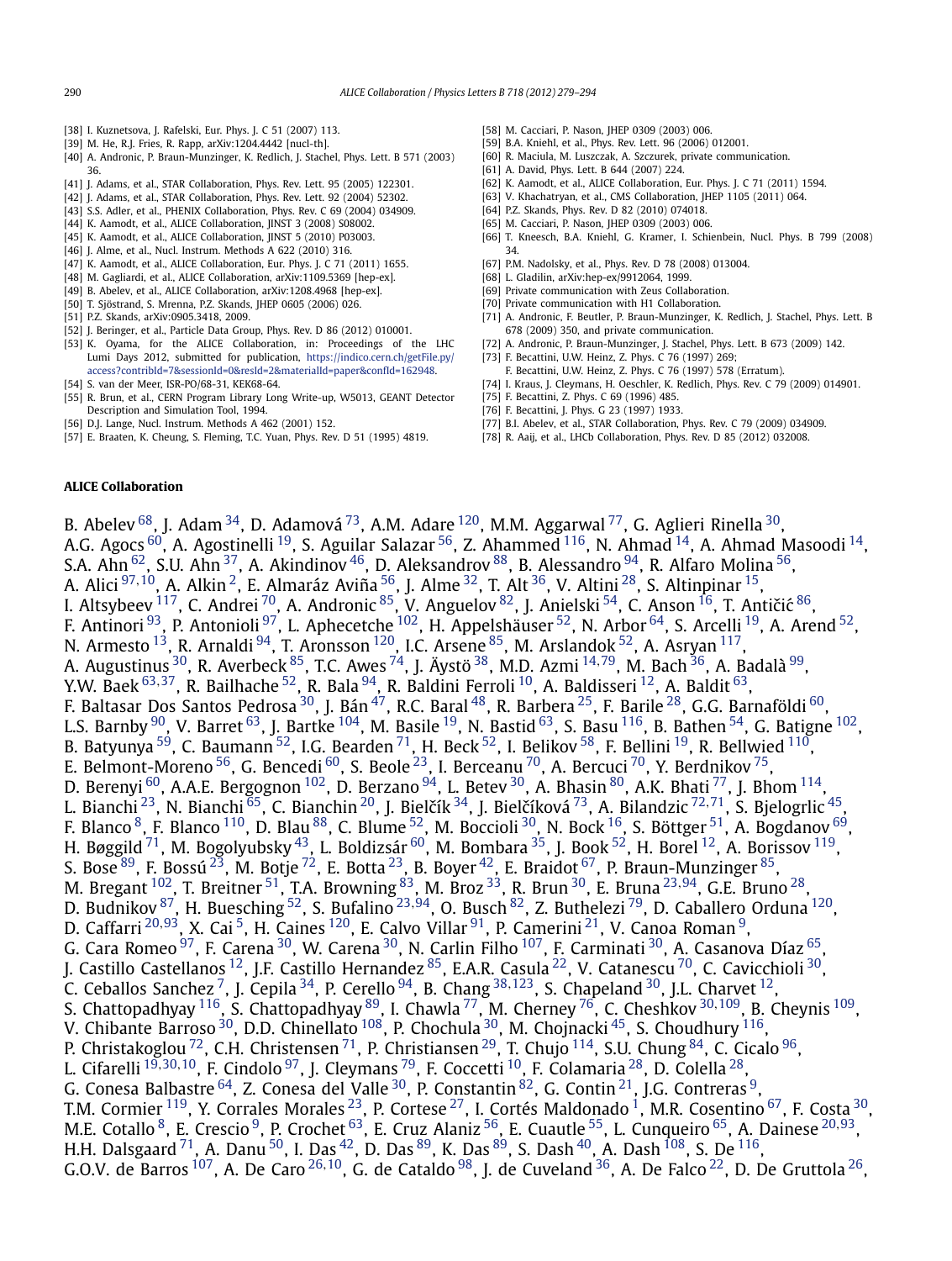H. Delagrange  $^{102}$ , A. Deloff  $^{100}$ , V. Demanov  $^{87}$  $^{87}$  $^{87}$ , N. De Marco  $^{94}$ , E. Dénes  $^{60}$ , S. De Pasquale  $^{26},$ A. Deppman  $^{107}$ , G. D Erasmo  $^{28}$  $^{28}$  $^{28}$ , R. de Rooij  $^{45}$  $^{45}$  $^{45}$ , M.A. Diaz Corchero  $^8$ , D. Di Bari  $^{28}$ , T. Dietel  $^{54}$ , C. Di Giglio [28,](#page-14-0) S. Di Liberto [95](#page-15-0), A. Di Mauro [30,](#page-14-0) P. Di Nezza [65](#page-15-0), R. Divià [30,](#page-14-0) Ø. Djuvsland [15,](#page-14-0) A. Dobrin [119](#page-15-0)*,*[29,](#page-14-0) T. Dobrowolski  $^{100}$ , I. Domínguez  $^{55}$ , B. Dönigus  $^{85}$  $^{85}$  $^{85}$ , O. Dordic  $^{18}$ , O. Driga  $^{102}$ , A.K. Dubey  $^{116}$ , A. Dubla  $^{45}$  $^{45}$  $^{45}$ , L. Ducroux <sup>109</sup>, P. Dupieux <sup>63</sup>, A.K. Dutta Majumdar <sup>89</sup>, M.R. Dutta Majumdar <sup>[116](#page-15-0)</sup>, D. Elia <sup>98</sup>, D. Emschermann  $^{54}$ , H. Engel  $^{51}$ , B. Erazmus  $^{102}$ , H.A. Erdal  $^{32}$ , B. Espagnon  $^{42}$ , M. Estienne  $^{102}$ , S. Esumi [114,](#page-15-0) D. Evans [90,](#page-15-0) G. Eyyubova [18,](#page-14-0) D. Fabris [20](#page-14-0)*,*[93,](#page-15-0) J. Faivre [64,](#page-15-0) D. Falchieri [19,](#page-14-0) A. Fantoni [65,](#page-15-0) M. Fasel  $^{85}$ , R. Fearick  $^{79}$ , A. Fedunov  $^{59}$ , D. Fehlker  $^{15}$ , L. Feldkamp  $^{54}$  $^{54}$  $^{54}$ , D. Felea  $^{50}$  $^{50}$  $^{50}$ , B. Fenton-Olsen  $^{67},$ G. Feofilov  $^{117}$ , A. Fernández Téllez  $^1$ , A. Ferretti  $^{23}$  $^{23}$  $^{23}$ , R. Ferretti  $^{27}$ , A. Festanti  $^{20}$ , J. Figiel  $^{104},$  $^{104},$  $^{104},$ M.A.S. Figueredo  $^{107}$ , S. Filchagin  $^{87}$  $^{87}$  $^{87}$ , D. Finogeev  $^{44}$ , F.M. Fionda  $^{28}$ , E.M. Fiore  $^{28}$ , M. Floris  $^{30}$ , S. Foertsch  $^{79}$ , P. Foka [85,](#page-15-0) S. Fokin [88,](#page-15-0) E. Fragiacomo [92](#page-15-0), A. Francescon [30](#page-14-0)*,*[20,](#page-14-0) U. Frankenfeld [85,](#page-15-0) U. Fuchs [30,](#page-14-0) C. Furget [64,](#page-15-0) M. Fusco Girard  $^{26}$ , J.J. Gaardhøje  $^{71}$ , M. Gagliardi  $^{23}$ , A. Gago  $^{91}$ , M. Gallio  $^{23}$ , D.R. Gangadharan  $^{16}$ , P. Ganoti  $^{74}$ , C. Garabatos  $^{85}$ , E. Garcia-Solis  $^{11}$ , I. Garishvili  $^{68}$ , J. Gerhard  $^{36}$ , M. Germain  $^{102}$ , C. Geuna  $^{12}$ , M. Gheata <sup>[50](#page-14-0),30</sup>, A. Gheata <sup>30</sup>, B. Ghidini <sup>28</sup>, P. Ghosh <sup>116</sup>, P. Gianotti <sup>[65](#page-15-0)</sup>, M.R. Girard <sup>118</sup>, P. Giubellino <sup>30</sup>, E. Gladysz-Dziadus  $^{104}$ , P. Glässel  $^{82}$ , R. Gomez  $^{106}$ , E.G. Ferreiro  $^{13}$  $^{13}$  $^{13}$ , L.H. González-Trueba  $^{56}$ , P. González-Zamora <sup>8</sup>, S. Gorbunov <sup>36</sup>, A. Goswami <sup>81</sup>, S. Gotovac <sup>103</sup>, V. Grabski <sup>56</sup>, L.K. Graczykowski <sup>118</sup>, R. Grajcarek $^{82}$ , A. Grelli $^{45}$ , C. Grigoras $^{30}$ , A. Grigoras $^{30}$ , V. Grigoriev $^{69}$ , S. Grigoryan $^{59}$ , A. Grigoryan  $^{121}$ , B. Grinyov<sup>2</sup>, N. Grion <sup>92</sup>, P. Gros <sup>29</sup>, J.F. Grosse-Oetringhaus <sup>30</sup>, J.-Y. Grossiord <sup>109</sup>, R. Grosso <sup>30</sup>, F. Guber <sup>44</sup>, R. Guernane  $^{64}$ , C. Guerra Gutierrez  $^{91}$ , B. Guerzoni  $^{19}$ , M. Guilbaud  $^{109}$ , K. Gulbrandsen  $^{71}$  $^{71}$  $^{71}$ , T. Gunji  $^{113}$ , R. Gupta $^{80}$ , A. Gupta $^{80}$ , H. Gutbrod $^{85}$ , Ø. Haaland  $^{15}$ , C. Hadjidakis  $^{42}$ , M. Haiduc  $^{50}$ , H. Hamagaki  $^{113}$ , G. Hamar  $^{60}$ , B.H. Han  $^{17}$ , L.D. Hanratty  $^{90}$ , A. Hansen  $^{71}$ , Z. Harmanová-Tóthová  $^{35}$ , J.W. Harris  $^{120}$ , M. Hartig <sup>[52](#page-14-0)</sup>, D. Hasegan <sup>[50](#page-14-0)</sup>, D. Hatzifotiadou <sup>97</sup>, A. Hayrapetyan <sup>[30](#page-14-0),121</sup>, S.T. Heckel <sup>52</sup>, M. Heide <sup>54</sup>, H. Helstrup  $^{32}$ , A. Herghelegiu  $^{70}$ , G. Herrera Corral  $^{9}$ , N. Herrmann  $^{82}$ , B.A. Hess  $^{115}$ , K.F. Hetland  $^{32}$ , B. Hicks <sup>120</sup>, P.T. Hille <sup>120</sup>, B. Hippolyte <sup>58</sup>, T. Horaguchi <sup>114</sup>, Y. Hori <sup>[113](#page-15-0)</sup>, P. Hristov <sup>30</sup>, I. Hřivnáčová <sup>42</sup>, M. Huang  $^{15}$ , T.J. Humanic  $^{16}$ , D.S. Hwang  $^{17}$  $^{17}$  $^{17}$ , R. Ichou  $^{63}$ , R. Ilkaev  $^{87}$ , I. Ilkiv  $^{100}$  $^{100}$  $^{100}$ , M. Inaba  $^{114}$ , E. Incani  $^{22}$ , G.M. Innocenti  $^{23}$ , P.G. Innocenti  $^{30}$  $^{30}$  $^{30}$ , M. Ippolitov  $^{88}$ , M. Irfan  $^{14}$ , C. Ivan  $^{85}$ , M. Ivanov  $^{85}$ , A. Ivanov  $^{117}$  $^{117}$  $^{117}$ , V. Ivanov  $^{75}$ , O. Ivanytskyi  $^2$ , P.M. Jacobs  $^{67}$ , H.J. Jang  $^{62}$ , R. Janik  $^{33}$ , M.A. Janik  $^{118}$ , P.H.S.Y. Jayarathna  $^{110}$ , S. Jena  $^{40}$ , D.M. Jha  $^{119}$ , R.T. Jimenez Bustamante  $^{55}$ , L. Jirden  $^{30}$ , P.G. Jones  $^{90}$ , H. Jung  $^{37}$ , A. Jusko  $^{90}$ , A.B. Kaidalov <sup>46</sup>, V. Kakoyan <sup>121</sup>, S. Kalcher <sup>36</sup>, P. Kaliňák <sup>47</sup>, T. Kalliokoski <sup>38</sup>, A. Kalweit <sup>[53](#page-14-0),[30](#page-14-0)</sup>, J.H. Kang <sup>123</sup>, V. Kaplin [69,](#page-15-0) A. Karasu Uysal [30](#page-14-0)*,*[122,](#page-15-0) O. Karavichev [44,](#page-14-0) T. Karavicheva [44,](#page-14-0) E. Karpechev [44,](#page-14-0) A. Kazantsev [88](#page-15-0), U. Kebschull  $^{51}$ , R. Keidel  $^{124}$ , P. Khan  $^{89}$ , M.M. Khan  $^{14}$ , S.A. Khan  $^{116}$  $^{116}$  $^{116}$ , A. Khanzadeev  $^{75}$ , Y. Kharlov  $^{43}$ , B. Kileng  $^{32}$ , M. Kim  $^{37}$ , D.J. Kim  $^{38}$ , D.W. Kim  $^{37}$ , J.H. Kim  $^{17}$ , J.S. Kim  $^{37}$ , T. Kim  $^{123}$  $^{123}$  $^{123}$ , M. Kim  $^{123}$ , S.H. Kim  $^{37}$ , S. Kim  $^{17}$ , B. Kim  $^{123}$ , S. Kirsch  $^{36}$ , I. Kisel  $^{36}$ , S. Kiselev  $^{46}$ , A. Kisiel  $^{118}$ , J.L. Klay  $^4$ , J. Klein  $^{82}$ , C. Klein-Bösing  $^{54}$ , M. Kliemant  $^{52}$ , A. Kluge  $^{30}$ , M.L. Knichel  $^{85}$ , A.G. Knospe  $^{105}$ , K. Koch  $^{82}$ , M.K. Köhler  $^{85}$ , T. Kollegger <sup>36</sup>, A. Kolojvari <sup>117</sup>, V. Kondratiev <sup>117</sup>, N. Kondratyeva <sup>[69](#page-15-0)</sup>, A. Konevskikh <sup>44</sup>, A. Korneev <sup>87</sup>, R. Kour $^{90}$ , M. Kowalski  $^{104}$ , S. Kox  $^{64}$ , G. Koyithatta Meethaleveedu  $^{40}$ , J. Kral  $^{38}$ , I. Králik  $^{47}$ , F. Kramer  $^{52}$ , I. Kraus [85,](#page-15-0) T. Krawutschke [82](#page-15-0)*,*[31](#page-14-0), M. Krelina [34](#page-14-0), M. Kretz [36,](#page-14-0) M. Krivda [90](#page-15-0)*,*[47](#page-14-0), F. Krizek [38,](#page-14-0) M. Krus [34,](#page-14-0) E. Kryshen <sup>75</sup>, M. Krzewicki <sup>85</sup>, Y. Kucheriaev <sup>88</sup>, T. Kugathasan <sup>30</sup>, C. Kuhn <sup>58</sup>, P.G. Kuijer <sup>72</sup>, I. Kulakov <sup>52</sup>, J. Kumar <sup>40</sup>, P. Kurashvili <sup>100</sup>, A.B. Kurepin <sup>[44](#page-14-0)</sup>, A. Kurepin <sup>44</sup>, A. Kuryakin <sup>87</sup>, S. Kushpil <sup>73</sup>, V. Kushpil <sup>73</sup>, H. Kvaerno  $^{18}$ , M.J. Kweon  $^{82}$ , Y. Kwon  $^{123}$ , P. Ladrón de Guevara  $^{55}$ , I. Lakomov  $^{42}$  $^{42}$  $^{42}$ , R. Langoy  $^{15}$ , S.L. La Pointe  $^{45}$ , C. Lara  $^{51}$ , A. Lardeux  $^{102}$ , P. La Rocca  $^{25}$ , C. Lazzeroni  $^{90}$ , R. Lea  $^{21}$ , Y. Le Bornec  $^{42}$ , M. Lechman  $^{30}$ , K.S. Lee  $^{37}$ , G.R. Lee  $^{90}$ , S.C. Lee  $^{37}$ , F. Lefèvre  $^{102}$ , J. Lehnert  $^{52}$ , L. Leistam  $^{30}$ , M. Lenhardt  $^{85}$ , V. Lenti $^{98}$ , H. León $^{56}$ , M. Leoncino $^{94}$ , I. León Monzón $^{106}$ , H. León Vargas $^{52}$ , P. Lévai $^{60}$ , J. Lien $^{15}$ , R. Lietava [90](#page-15-0), S. Lindal [18,](#page-14-0) V. Lindenstruth [36,](#page-14-0) C. Lippmann [85](#page-15-0)*,*[30,](#page-14-0) M.A. Lisa [16,](#page-14-0) L. Liu [15,](#page-14-0) V.R. Loggins [119,](#page-15-0) V. Loginov  $^{69}$ , S. Lohn  $^{30}$ , D. Lohner  $^{82}$ , C. Loizides  $^{67}$ , K.K. Loo  $^{38}$ , X. Lopez  $^{63}$ , E. López Torres  $^7$ , G. Løvhøiden  $^{18}$ , X.-G. Lu  $^{82}$ , P. Luettig  $^{52}$ , M. Lunardon  $^{20}$ , J. Luo  $^5$ , G. Luparello  $^{45}$ , L. Luquin  $^{102}$ , C. Luzzi  $^{30}$ , K. Ma [5,](#page-14-0) R. Ma [120](#page-15-0), D.M. Madagodahettige-Don [110,](#page-15-0) A. Maevskaya [44,](#page-14-0) M. Mager [53](#page-14-0)*,*[30,](#page-14-0) D.P. Mahapatra [48,](#page-14-0) A. Maire [82](#page-15-0), M. Malaev [75,](#page-15-0) I. Maldonado Cervantes [55,](#page-14-0) L. Malinina [59](#page-14-0)*,*[i](#page-15-0) , D. Mal'Kevich [46,](#page-14-0) P. Malzacher [85,](#page-15-0) A. Mamonov <sup>87</sup>, L. Manceau <sup>94</sup>, L. Mangotra <sup>80</sup>, V. Manko <sup>88</sup>, F. Manso <sup>63</sup>, V. Manzari <sup>98</sup>, Y. Mao <sup>5</sup>, M. Marchisone [63](#page-15-0)*,*[23,](#page-14-0) J. Mareš [49,](#page-14-0) G.V. Margagliotti [21](#page-14-0)*,*[92,](#page-15-0) A. Margotti [97,](#page-15-0) A. Marín [85,](#page-15-0) C.A. Marin Tobon [30,](#page-14-0) C. Markert  $^{105}$ , I. Martashvili  $^{112}$ , P. Martinengo  $^{30}$ , M.I. Martínez  $^1$ , A. Martínez Davalos  $^{56}$ , G. Martínez García  $^{102}$ , Y. Martynov  $^2$ , A. Mas  $^{102}$ , S. Masciocchi  $^{85}$ , M. Masera  $^{23}$ , A. Masoni  $^{96}$ ,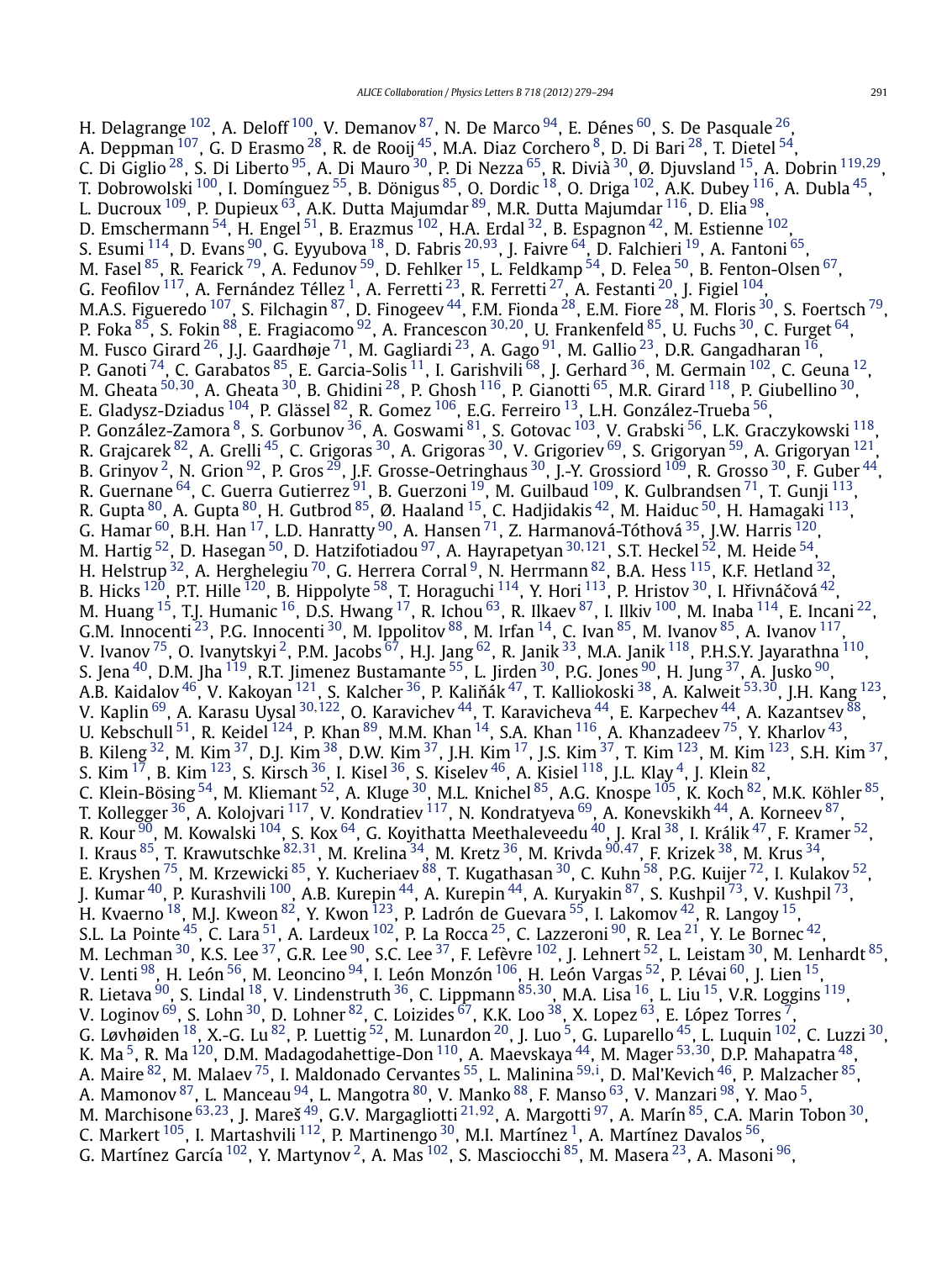L. Massacrier [102,](#page-15-0) A. Mastroserio [28,](#page-14-0) Z.L. Matthews [90,](#page-15-0) A. Matyja [104](#page-15-0)*,*[102,](#page-15-0) C. Mayer [104,](#page-15-0) J. Mazer [112](#page-15-0), M.A. Mazzoni  $^{95}$ , F. Meddi  $^{24}$ , A. Menchaca-Rocha  $^{56}$ , J. Mercado Pérez  $^{82}$ , M. Meres  $^{33}$ , Y. Miake  $^{114},$ L. Milano [23,](#page-14-0) J. Milosevic [18](#page-14-0)*,*[ii,](#page-15-0) A. Mischke [45,](#page-14-0) A.N. Mishra [81,](#page-15-0) D. Miskowiec ´ [85](#page-15-0)*,*[30,](#page-14-0) C. Mitu [50,](#page-14-0) J. Mlynarz [119,](#page-15-0) B. Mohanty [116,](#page-15-0) L. Molnar [60](#page-14-0)*,*[30,](#page-14-0) L. Montaño Zetina [9](#page-14-0), M. Monteno [94,](#page-15-0) E. Montes [8,](#page-14-0) T. Moon [123,](#page-15-0) M. Morando  $^{20}$ , D.A. Moreira De Godoy  $^{107}$ , S. Moretto  $^{20}$ , A. Morsch  $^{30}$ , V. Muccifora  $^{65}$ , E. Mudnic  $^{103},$ S. Muhuri  $^{116}$  $^{116}$  $^{116}$ , M. Mukherjee  $^{116}$ , H. Müller  $^{30}$ , M.G. Munhoz  $^{107}$ , L. Musa  $^{30}$ , A. Musso  $^{94}$  $^{94}$  $^{94}$ , B.K. Nandi  $^{40}$  $^{40}$  $^{40}$ , R. Nania  $^{97}$ , E. Nappi  $^{98}$ , C. Nattrass  $^{112}$  $^{112}$  $^{112}$ , N.P. Naumov  $^{87}$ , S. Navin  $^{90}$ , T.K. Nayak  $^{116}$ , S. Nazarenko  $^{87}$ , G. Nazarov [87,](#page-15-0) A. Nedosekin [46,](#page-14-0) M. Nicassio [28,](#page-14-0) M. Niculescu [50](#page-14-0)*,*[30,](#page-14-0) B.S. Nielsen [71,](#page-15-0) T. Niida [114,](#page-15-0) S. Nikolaev [88,](#page-15-0) V. Nikolic [86,](#page-15-0) S. Nikulin [88,](#page-15-0) V. Nikulin [75,](#page-15-0) B.S. Nilsen [76,](#page-15-0) M.S. Nilsson [18,](#page-14-0) F. Noferini [97](#page-15-0)*,*[10,](#page-14-0) P. Nomokonov <sup>59</sup>, G. Nooren <sup>45</sup>, N. Novitzky <sup>38</sup>, A. Nyanin <sup>88</sup>, A. Nyatha <sup>40</sup>, C. Nygaard <sup>71</sup>, J. Nystrand <sup>15</sup>, A. Ochirov [117,](#page-15-0) H. Oeschler [53](#page-14-0)*,*[30,](#page-14-0) S. Oh [120,](#page-15-0) S.K. Oh [37,](#page-14-0) J. Oleniacz [118,](#page-15-0) C. Oppedisano [94,](#page-15-0) A. Ortiz Velasquez [29](#page-14-0)*,*[55,](#page-14-0) G. Ortona [23,](#page-14-0) A. Oskarsson [29](#page-14-0), P. Ostrowski [118,](#page-15-0) J. Otwinowski [85](#page-15-0), K. Oyama [82,](#page-15-0) K. Ozawa <sup>113</sup>, Y. Pachmayer <sup>82</sup>, M. Pachr <sup>[34](#page-14-0)</sup>, F. Padilla <sup>23</sup>, P. Pagano <sup>26</sup>, G. Paić <sup>55</sup>, F. Painke <sup>36</sup>, C. Pajares <sup>13</sup>, S.K. Pal <sup>116</sup>, A. Palaha <sup>90</sup>, A. Palmeri <sup>[99](#page-15-0)</sup>, V. Papikyan <sup>121</sup>, G.S. Pappalardo <sup>99</sup>, W.J. Park <sup>85</sup>, A. Passfeld <sup>[54](#page-14-0)</sup>, B. Pastirčák $^{47}$  $^{47}$  $^{47}$ , D.I. Patalakha $^{43}$ , V. Paticchio $^{98}$ , A. Pavlinov  $^{119}$ , T. Pawlak  $^{118}$ , T. Peitzmann $^{45}$ , H. Pereira Da Costa $^{12}$ , E. Pereira De Oliveira Filho $^{107}$ , D. Peresunko $^{88}$ , C.E. Pérez Lara $^{72}$  $^{72}$  $^{72}$ , E. Perez Lezama [55,](#page-14-0) D. Perini [30,](#page-14-0) D. Perrino [28,](#page-14-0) W. Peryt [118,](#page-15-0) A. Pesci [97,](#page-15-0) V. Peskov [30](#page-14-0)*,*[55,](#page-14-0) Y. Pestov [3,](#page-14-0) V. Petráček $^{34}$ , M. Petran $^{34}$ , M. Petris $^{70}$ , P. Petrov  $^{90}$ , M. Petrovici  $^{70}$ , C. Petta  $^{25}$ , S. Piano  $^{92}$ , A. Piccotti  $^{94}$ , M. Pikna $^{33}$ , P. Pillot  $^{102}$ , O. Pinazza $^{30}$ , L. Pinsky  $^{110}$ , N. Pitz  $^{52}$ , D.B. Piyarathna  $^{110}$ , M. Planinic  $^{86}$ , M. Płoskoń  $^{67}$ , J. Pluta  $^{118}$ , T. Pocheptsov  $^{59}$ , S. Pochybova  $^{60}$ , P.L.M. Podesta-Lerma  $^{106}$ , M.G. Poghosyan [30](#page-14-0)*,*[23,](#page-14-0) K. Polák [49,](#page-14-0) B. Polichtchouk [43,](#page-14-0) A. Pop [70,](#page-15-0) S. Porteboeuf-Houssais [63,](#page-15-0) V. Pospíšil [34,](#page-14-0) B. Potukuchi [80,](#page-15-0) S.K. Prasad [119,](#page-15-0) R. Preghenella [97](#page-15-0)*,*[10,](#page-14-0) F. Prino [94](#page-15-0)*,*[∗](#page-15-0), C.A. Pruneau [119](#page-15-0), I. Pshenichnov [44,](#page-14-0) S. Puchagin [87,](#page-15-0) G. Puddu [22,](#page-14-0) A. Pulvirenti [25,](#page-14-0) V. Punin [87,](#page-15-0) M. Putiš [35,](#page-14-0) J. Putschke [119](#page-15-0)*,*[120,](#page-15-0) E. Quercigh [30,](#page-14-0) H. Qvigstad  $^{18}$ , A. Rachevski  $^{92}$ , A. Rademakers  $^{30}$ , T.S. Räihä  $^{38}$ , J. Rak  $^{38}$ , A. Rakotozafindrabe  $^{12}$ , L. Ramello <sup>27</sup>, A. Ramírez Reyes <sup>[9](#page-14-0)</sup>, S. Raniwala  $^{81}$  $^{81}$  $^{81}$ , R. Raniwala  $^{81}$ , S.S. Räsänen  $^{38}$ , B.T. Rascanu  $^{52}$ , D. Rathee [77,](#page-15-0) K.F. Read [112,](#page-15-0) J.S. Real [64,](#page-15-0) K. Redlich [100](#page-15-0)*,*[57,](#page-14-0) P. Reichelt [52,](#page-14-0) M. Reicher [45,](#page-14-0) R. Renfordt [52,](#page-14-0) A.R. Reolon  $^{65}$ , A. Reshetin  $^{44}$ , F. Rettig  $^{36}$ , J.-P. Revol  $^{30}$ , K. Reygers  $^{82}$ , L. Riccati  $^{94}$ , R.A. Ricci  $^{66},$ T. Richert [29,](#page-14-0) M. Richter [18,](#page-14-0) P. Riedler [30,](#page-14-0) W. Riegler [30,](#page-14-0) F. Riggi [25](#page-14-0)*,*[99,](#page-15-0) B. Rodrigues Fernandes Rabacal [30,](#page-14-0) M. Rodríguez Cahuantzi  $^1$ , A. Rodriguez Manso  $^{72}$ , K. Røed  $^{15}$  $^{15}$  $^{15}$ , D. Rohr  $^{36}$  $^{36}$  $^{36}$ , D. Röhrich  $^{15}$ , R. Romita  $^{85},$ F. Ronchetti [65](#page-15-0), P. Rosnet [63,](#page-15-0) S. Rossegger [30,](#page-14-0) A. Rossi [30](#page-14-0)*,*[20,](#page-14-0) P. Roy [89,](#page-15-0) C. Roy [58](#page-14-0), A.J. Rubio Montero [8,](#page-14-0) R. Rui <sup>21</sup>, R. Russo <sup>23</sup>, E. Ryabinkin <sup>88</sup>, A. Rybicki <sup>104</sup>, S. Sadovsky <sup>43</sup>, K. Šafařík <sup>30</sup>, R. Sahoo <sup>41</sup>, P.K. Sahu <sup>48</sup>, J. Saini <sup>116</sup>, H. Sakaguchi <sup>39</sup>, S. Sakai <sup>67</sup>, D. Sakata <sup>114</sup>, C.A. Salgado <sup>13</sup>, J. Salzwedel <sup>16</sup>, S. Sambyal <sup>80</sup>, V. Samsonov  $^{75}$ , X. Sanchez Castro  $^{58}$ , L. Šándor  $^{47}$ , A. Sandoval  $^{56}$ , M. Sano  $^{114}$ , S. Sano  $^{113}$ , R. Santo  $^{54}$ , R. Santoro [98](#page-15-0)*,*[30](#page-14-0)*,*[10,](#page-14-0) J. Sarkamo [38,](#page-14-0) E. Scapparone [97,](#page-15-0) F. Scarlassara [20,](#page-14-0) R.P. Scharenberg [83,](#page-15-0) C. Schiaua [70,](#page-15-0) R. Schicker  $^{82}$ , H.R. Schmidt  $^{115}$ , C. Schmidt  $^{85}$ , S. Schreiner  $^{30}$ , S. Schuchmann  $^{52}$ , J. Schukraft  $^{30}$ , Y. Schutz [30](#page-14-0)*,*[102,](#page-15-0) K. Schwarz [85,](#page-15-0) K. Schweda [85](#page-15-0)*,*[82,](#page-15-0) G. Scioli [19,](#page-14-0) E. Scomparin [94,](#page-15-0) P.A. Scott [90,](#page-15-0) R. Scott [112](#page-15-0), G. Segato [20,](#page-14-0) I. Selyuzhenkov [85](#page-15-0), S. Senyukov [27](#page-14-0)*,*[58,](#page-14-0) J. Seo [84,](#page-15-0) S. Serci [22](#page-14-0), E. Serradilla [8](#page-14-0)*,*[56,](#page-14-0) A. Sevcenco [50,](#page-14-0) A. Shabetai <sup>102</sup>, G. Shabratova <sup>59</sup>, R. Shahoyan <sup>30</sup>, N. Sharma <sup>77</sup>, S. Sharma <sup>80</sup>, S. Rohni <sup>80</sup>, K. Shigaki <sup>39</sup>, M. Shimomura  $^{114}$ , K. Shtejer  $^7$  $^7$ , Y. Sibiriak  $^{88}$ , M. Siciliano  $^{23}$ , E. Sicking  $^{30}$ , S. Siddhanta  $^{96}$ , T. Siemiarczuk [100](#page-15-0), D. Silvermyr [74,](#page-15-0) C. Silvestre [64,](#page-15-0) G. Simatovic [55](#page-14-0)*,*[86,](#page-15-0) G. Simonetti [30,](#page-14-0) R. Singaraju [116,](#page-15-0) R. Singh <sup>80</sup>, S. Singha <sup>116</sup>, V. Singhal <sup>116</sup>, T. Sinha <sup>89</sup>, B.C. Sinha <sup>116</sup>, B. Sitar <sup>33</sup>, M. Sitta <sup>[27](#page-14-0)</sup>, T.B. Skaali <sup>18</sup>, K. Skjerdal  $^{15}$ , R. Smakal  $^{34}$ , N. Smirnov  $^{120}$ , R.J.M. Snellings  $^{45}$ , C. Søgaard  $^{71}$ , R. Soltz  $^{68}$ , H. Son  $^{17}$ , J. Song  $^{84}$ , M. Song  $^{123}$ , C. Soos  $^{30}$ , F. Soramel  $^{20}$  $^{20}$  $^{20}$ , I. Sputowska  $^{104}$  $^{104}$  $^{104}$ , M. Spyropoulou-Stassinaki  $^{78}$ , B.K. Srivastava  $^{83}$ , J. Stachel  $^{82}$ , I. Stan  $^{50}$  $^{50}$  $^{50}$ , I. Stan  $^{50}$ , G. Stefanek  $^{100}$ , M. Steinpreis  $^{16}$ , E. Stenlund  $^{29}$ , G. Steyn <sup>79</sup>, J.H. Stiller <sup>82</sup>, D. Stocco <sup>102</sup>, M. Stolpovskiy <sup>43</sup>, K. Strabykin <sup>87</sup>, P. Strmen <sup>33</sup>, A.A.P. Suaide <sup>107</sup>, M.A. Subieta Vásquez $^{23}$ , T. Sugitate $^{39}$ , C. Suire $^{42}$ , M. Sukhorukov $^{87}$ , R. Sultanov $^{46}$ , M. Šumbera $^{73},$ T. Susa [86,](#page-15-0) T.J.M. Symons [67](#page-15-0), A. Szanto de Toledo [107,](#page-15-0) I. Szarka [33](#page-14-0), A. Szczepankiewicz [104](#page-15-0)*,*[30,](#page-14-0) A. Szostak [15,](#page-14-0) M. Szymański  $^{118}$ , J. Takahashi  $^{108}$ , J.D. Tapia Takaki  $^{42}$ , A. Tauro  $^{30}$  $^{30}$  $^{30}$ , G. Tejeda Muñoz  $^1$ , A. Telesca  $^{30}$ , C. Terrevoli [28,](#page-14-0) J. Thäder [85,](#page-15-0) D. Thomas [45,](#page-14-0) R. Tieulent [109,](#page-15-0) A.R. Timmins [110,](#page-15-0) D. Tlusty [34,](#page-14-0) A. Toia [36](#page-14-0)*,*[20](#page-14-0)*,*[93,](#page-15-0) H. Torii  $^{113}$ , L. Toscano  $^{94}$ , V. Trubnikov  $^2$ , D. Truesdale  $^{16}$ , W.H. Trzaska  $^{38}$ , T. Tsuji  $^{113}$ , A. Tumkin  $^{87},$ R. Turrisi [93,](#page-15-0) T.S. Tveter [18,](#page-14-0) J. Ulery [52,](#page-14-0) K. Ullaland [15,](#page-14-0) J. Ulrich [61](#page-15-0)*,*[51,](#page-14-0) A. Uras [109,](#page-15-0) J. Urbán [35,](#page-14-0) G.M. Urciuoli [95,](#page-15-0) G.L. Usai [22,](#page-14-0) M. Vajzer [34](#page-14-0)*,*[73,](#page-15-0) M. Vala [59](#page-14-0)*,*[47,](#page-14-0) L. Valencia Palomo [42,](#page-14-0) S. Vallero [82,](#page-15-0) P. Vande Vyvre [30](#page-14-0),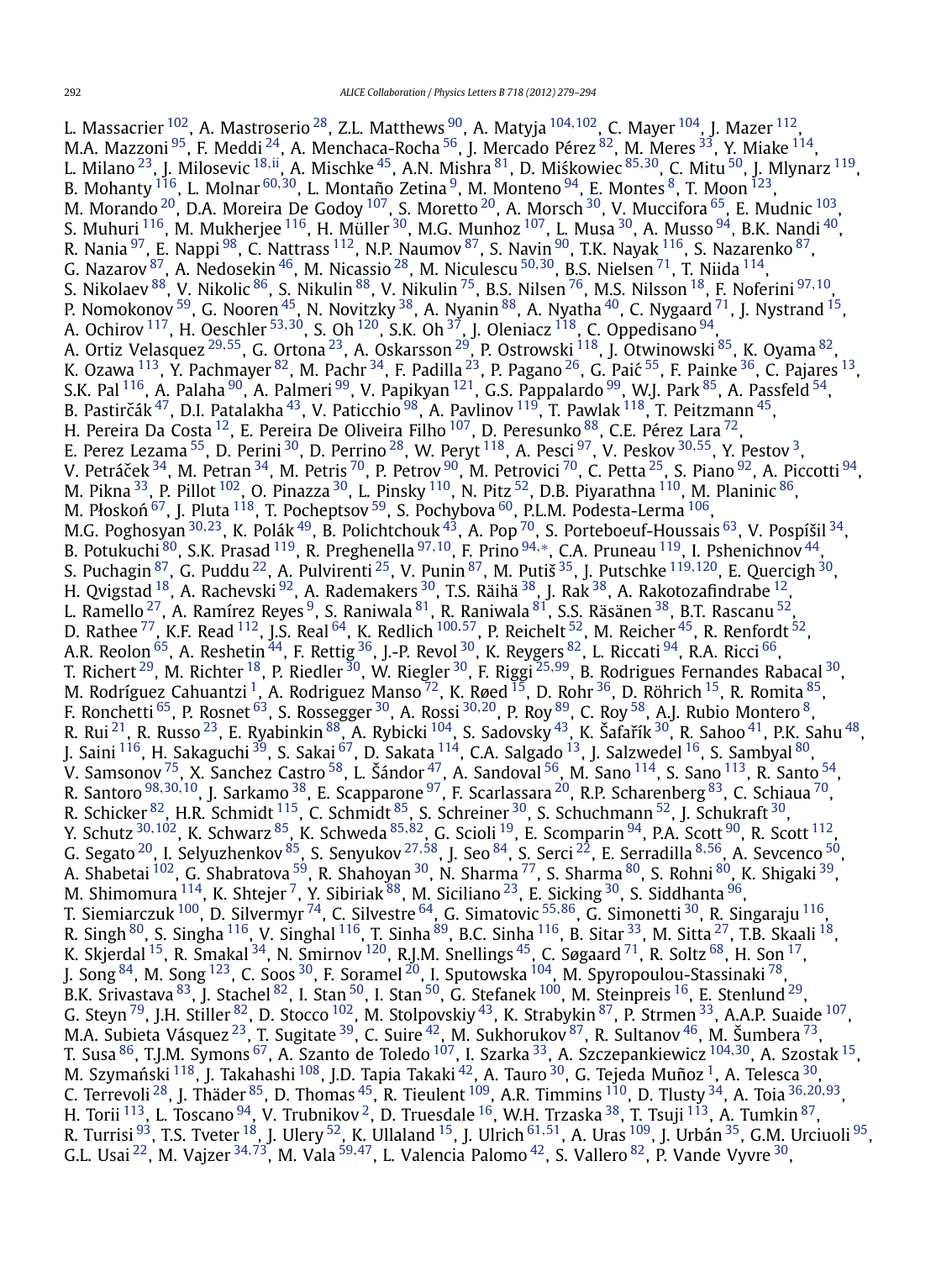<span id="page-14-0"></span>M. van Leeuwen $^{45}$ , L. Vannucci  $^{66}$ , A. Vargas  $^1$ , R. Varma $^{40}$ , M. Vasileiou  $^{78}$  $^{78}$  $^{78}$ , A. Vasiliev  $^{88},$ V. Vechernin  $^{117}$  $^{117}$  $^{117}$ , M. Veldhoen  $^{45}$ , M. Venaruzzo  $^{21}$ , E. Vercellin  $^{23}$ , S. Vergara  $^1$ , R. Vernet  $^6$ , M. Verweij  $^{45}$ , L. Vickovic <sup>103</sup>, G. Viesti <sup>20</sup>, O. Vikhlyantsev <sup>87</sup>, Z. Vilakazi <sup>79</sup>, O. Villalobos Baillie <sup>90</sup>, Y. Vinogradov <sup>87</sup>, A. Vinogradov  $^{88}$ , L. Vinogradov  $^{117}$ , T. Virgili  $^{26}$ , Y.P. Viyogi  $^{116}$ , A. Vodopyanov  $^{59}$ , S. Voloshin  $^{119}$ , K. Voloshin 46, G. Volpe <sup>28</sup>*,*30, B. von Haller 30, D. Vranic [85,](#page-15-0) G. Øvrebekk 15, J. Vrláková 35, B. Vulpescu [63,](#page-15-0) A. Vyushin $^{87}$ , V. Wagner $^{34}$ , B. Wagner $^{15}$ , R. Wan $^5$ , Y. Wang $^5$ , M. Wang $^5$ , D. Wang $^5$ , Y. Wang $^{82}$ , K. Watanabe [114](#page-15-0), M. Weber [110](#page-15-0), J.P. Wessels <sup>30</sup>*,*54, U. Westerhoff 54, J. Wiechula [115,](#page-15-0) J. Wikne 18, M. Wilde  $^{54}$ , A. Wilk  $^{54}$ , G. Wilk  $^{100}$ , M.C.S. Williams  $^{97}$ , B. Windelband  $^{82}$ , L. Xaplanteris Karampatsos  $^{105}$ , C.G. Yaldo  $^{119}$ , Y. Yamaguchi  $^{113}$  $^{113}$  $^{113}$ , S. Yang  $^{15}$ , H. Yang  $^{12}$ , S. Yasnopolskiy  $^{88}$ , J. Yi  $^{84}$ , Z. Yin  $^5$ , I.-K. Yoo  $^{84}$ , J. Yoon  $^{123}$ , W. Yu  $^{52}$ , X. Yuan  $^5$ , I. Yushmanov  $^{88}$ , V. Zaccolo  $^{71}$ , C. Zach  $^{34}$ , C. Zampolli  $^{97}$ , S. Zaporozhets  $^{59}$ , A. Zarochentsev <sup>117</sup>, P. Závada <sup>49</sup>, N. Zaviyalov <sup>87</sup>, H. Zbroszczyk <sup>118</sup>, P. Zelnicek <sup>51</sup>, I.S. Zgura <sup>50</sup>, M. Zhalov [75](#page-15-0), H. Zhang 5, X. Zhang [63](#page-15-0)*,*5, D. Zhou 5, Y. Zhou 45, F. Zhou 5, J. Zhu 5, X. Zhu 5, J. Zhu 5, A. Zichichi <sup>19</sup>*,*10, A. Zimmermann [82,](#page-15-0) G. Zinovjev 2, Y. Zoccarato [109,](#page-15-0) M. Zynovyev 2, M. Zyzak <sup>52</sup>

- *Benemérita Universidad Autónoma de Puebla, Puebla, Mexico*
- *Bogolyubov Institute for Theoretical Physics, Kiev, Ukraine*
- *Budker Institute for Nuclear Physics, Novosibirsk, Russia*
- *California Polytechnic State University, San Luis Obispo, CA, United States*
- *Central China Normal University, Wuhan, China*
- *Centre de Calcul de l'IN2P3, Villeurbanne, France*
- *Centro de Aplicaciones Tecnológicas y Desarrollo Nuclear (CEADEN), Havana, Cuba*
- *Centro de Investigaciones Energéticas Medioambientales y Tecnológicas (CIEMAT), Madrid, Spain*
- *Centro de Investigación y de Estudios Avanzados (CINVESTAV), Mexico City and Mérida, Mexico*
- *Centro Fermi Centro Studi e Ricerche e Museo Storico della Fisica "Enrico Fermi", Rome, Italy*
- *Chicago State University, Chicago, IL, United States*
- *Commissariat à l'Energie Atomique, IRFU, Saclay, France*
- *Departamento de Física de Partículas and IGFAE, Universidad de Santiago de Compostela, Santiago de Compostela, Spain*
- *Department of Physics Aligarh Muslim University, Aligarh, India*
- *Department of Physics and Technology, University of Bergen, Bergen, Norway*
- *Department of Physics, Ohio State University, Columbus, OH, United States*
- *Department of Physics, Sejong University, Seoul, South Korea*
- *Department of Physics, University of Oslo, Oslo, Norway*
- *Dipartimento di Fisica dell'Università and Sezione INFN, Bologna, Italy*
- *Dipartimento di Fisica dell'Università and Sezione INFN, Padova, Italy*
- *Dipartimento di Fisica dell'Università and Sezione INFN, Trieste, Italy*
- *Dipartimento di Fisica dell'Università and Sezione INFN, Cagliari, Italy*
- *Dipartimento di Fisica dell'Università and Sezione INFN, Turin, Italy*
- *Dipartimento di Fisica dell'Università 'La Sapienza' and Sezione INFN, Rome, Italy*
- *Dipartimento di Fisica e Astronomia dell'Università and Sezione INFN, Catania, Italy*
- *Dipartimento di Fisica 'E.R. Caianiello' dell'Università and Gruppo Collegato INFN, Salerno, Italy*
- *Dipartimento di Scienze e Innovazione Tecnologica dell'Università del Piemonte Orientale and Gruppo Collegato INFN, Alessandria, Italy*
- *Dipartimento Interateneo di Fisica 'M. Merlin' and Sezione INFN, Bari, Italy*
- *Division of Experimental High Energy Physics, University of Lund, Lund, Sweden*
- *European Organization for Nuclear Research (CERN), Geneva, Switzerland*
- *Fachhochschule Köln, Köln, Germany*
- *Faculty of Engineering, Bergen University College, Bergen, Norway*
- *Faculty of Mathematics, Physics and Informatics, Comenius University, Bratislava, Slovakia*
- *Faculty of Nuclear Sciences and Physical Engineering, Czech Technical University in Prague, Prague, Czech Republic*
- *Faculty of Science, P.J. Šafárik University, Košice, Slovakia*
- *Frankfurt Institute for Advanced Studies, Johann Wolfgang Goethe-Universität Frankfurt, Frankfurt, Germany*
- *Gangneung-Wonju National University, Gangneung, South Korea*
- *Helsinki Institute of Physics (HIP) and University of Jyväskylä, Jyväskylä, Finland*
- *Hiroshima University, Hiroshima, Japan*
- *Indian Institute of Technology Bombay (IIT), Mumbai, India*
- *Indian Institute of Technology Indore (IIT), Indore, India*
- *Institut de Physique Nucléaire d'Orsay (IPNO), Université Paris-Sud, CNRS-IN2P3, Orsay, France*
- *Institute for High Energy Physics, Protvino, Russia*
- *Institute for Nuclear Research, Academy of Sciences, Moscow, Russia*
- *Nikhef, National Institute for Subatomic Physics and Institute for Subatomic Physics of Utrecht University, Utrecht, Netherlands*
- *Institute for Theoretical and Experimental Physics, Moscow, Russia*
- *Institute of Experimental Physics, Slovak Academy of Sciences, Košice, Slovakia*
- *Institute of Physics, Bhubaneswar, India*
- *Institute of Physics, Academy of Sciences of the Czech Republic, Prague, Czech Republic*
- *Institute of Space Sciences (ISS), Bucharest, Romania*
- *Institut für Informatik, Johann Wolfgang Goethe-Universität Frankfurt, Frankfurt, Germany*
- *Institut für Kernphysik, Johann Wolfgang Goethe-Universität Frankfurt, Frankfurt, Germany*
- *Institut für Kernphysik, Technische Universität Darmstadt, Darmstadt, Germany*
- *Institut für Kernphysik, Westfälische Wilhelms-Universität Münster, Münster, Germany*
- *Instituto de Ciencias Nucleares, Universidad Nacional Autónoma de México, Mexico City, Mexico*
- *Instituto de Física, Universidad Nacional Autónoma de México, Mexico City, Mexico*
- *Institut of Theoretical Physics, University of Wroclaw, Poland*
- *Institut Pluridisciplinaire Hubert Curien (IPHC), Université de Strasbourg, CNRS-IN2P3, Strasbourg, France*
- *Joint Institute for Nuclear Research (JINR), Dubna, Russia*